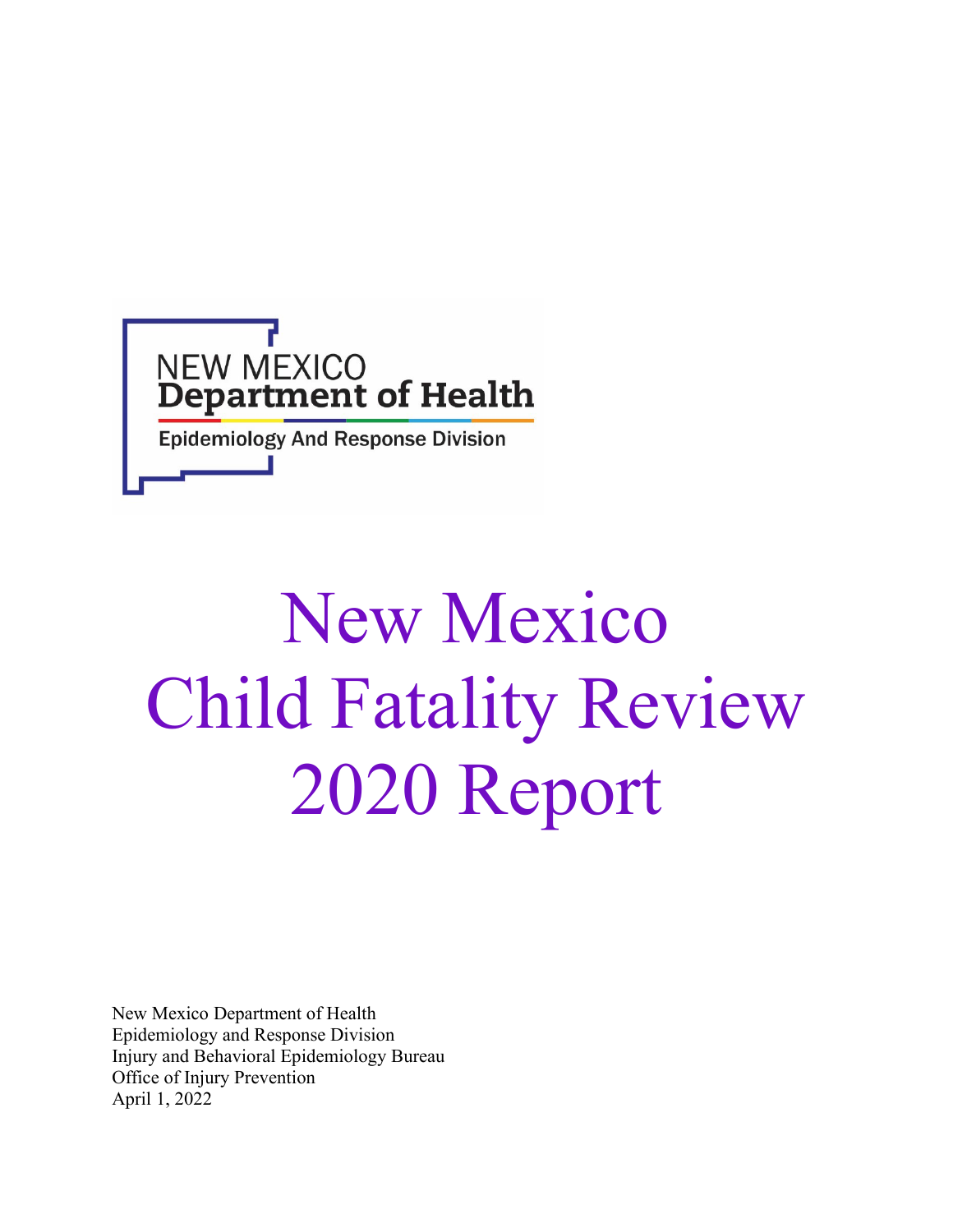

## **State of New Mexico**

The Honorable Governor Michelle Lujan Grisham

## **New Mexico Department of Health**

Dr. David Scrase, MSHA, Acting Cabinet Secretary

Dr. Laura Parajon, MPH, Deputy Secretary

## **Epidemiology and Response Division**

Dr. Christine Ross, MPH, Director and State Epidemiologist

Heidi Krapfl, MS, Deputy Director of Programs and Deputy State Epidemiologist

## **Injury and Behavioral Epidemiology Bureau**

Toby Rosenblatt, MPA, Bureau Chief

## **Office of Injury Prevention**

Garry Kelley, MS, Senior Injury Epidemiologist Liza Suzanne, BA, Injury Prevention Program Unit Manager Lucretia R Vigil, MPH, NM-Child Fatality Review Coordinator Rachel Wexler, BA & BS, Injury Prevention Section Manager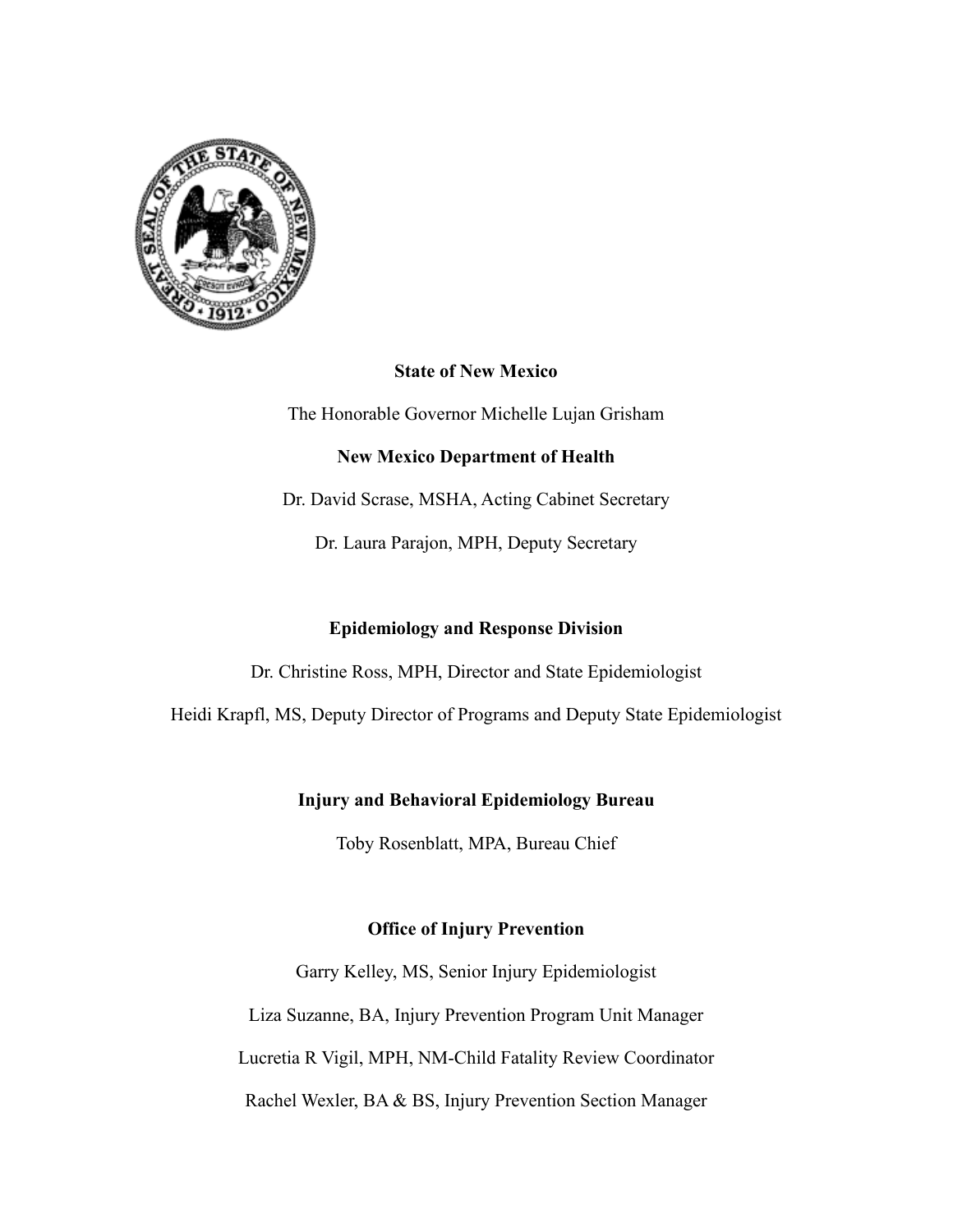## **Table of Contents**

| <b>Topic</b> | Page(s) |
|--------------|---------|
|              |         |

| <b>Introduction</b>                                     | 1                      |
|---------------------------------------------------------|------------------------|
| <b>Key Recommendations</b>                              | $\boldsymbol{\Lambda}$ |
| <b>New Mexico Department of Health Approach</b>         | 5                      |
| Public Health Approach                                  | 5                      |
| <b>Adverse Childhood Experiences</b>                    | 6                      |
| Social Determinants of Health                           | 7                      |
| <b>New Mexico Child Fatality Review</b>                 | 10                     |
| <b>Report Narrative</b>                                 | 13                     |
| Data Overview                                           | 16                     |
| Conclusion                                              | 32                     |
| <b>Key Recommendations</b>                              | 35                     |
| <b>Acknowledgements</b>                                 | 36                     |
| Appendix                                                | 39                     |
| State of New Mexico Child Death Review Legislation      | 39                     |
| Office of the Medical Investigator                      | 39                     |
| New Mexico Rule for Small Numbers & Public Data Release | 40                     |
| <b>References &amp; Resources</b>                       | 41                     |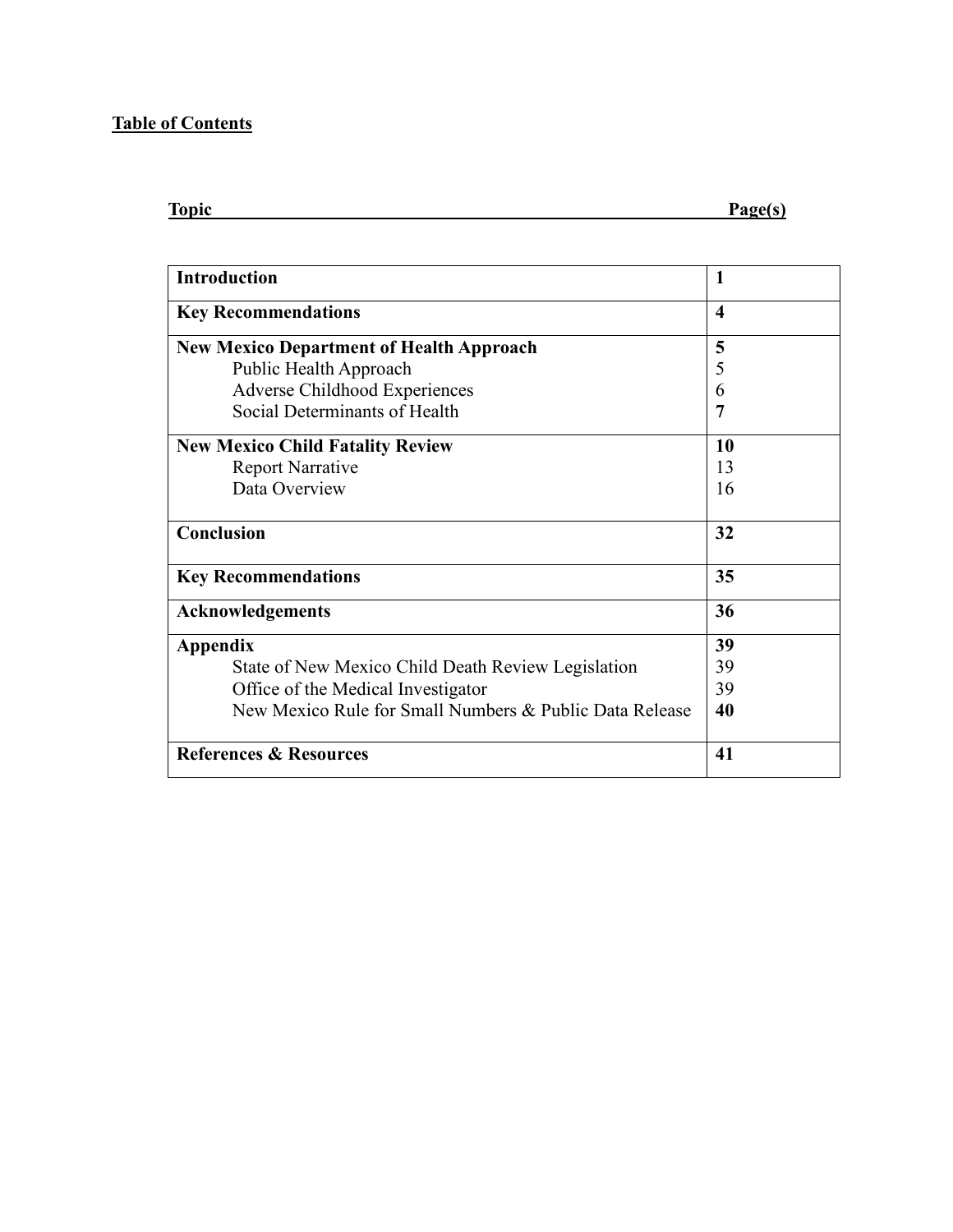#### **Introduction**

In the United States, between 2015 and 2017, there were 119,698 children under 19 years of age who died, according to the Centers for Disease Control and Prevention database CDC WONDER. Nationwide, the deaths of 119,698 children represents a rate of 51 deaths per 100,000 residents. Over 28% of those children (n=33,958) who died in the United States did so from injury-related causes during this time frame. Nationwide, that represents a rate of 14.5 deaths per 100,000 residents in that age group.

The death of a child is a great loss to family and friends. A child's death also serves as a marker of the health and safety of all children living within that community. Understanding the circumstances leading to the death of a child is one way to make sense of the tragedy and may help to prevent deaths of other children from similar circumstances. Child fatality review processes help to:

- 1) identify risk and preventable causes of illness or injury
- 2) prioritize prevention
- 3) promote recommendations and actions to prevent future child deaths.

The New Mexico Child Fatality Review (NM-CFR) Report 2020 summarizes and analyzes circumstances surrounding180 injury-related deaths of resident New Mexico (NM) infants, toddlers, children, and youth through age 17. These deaths were reviewed in depth during confidential processes by multidisciplinary teams of professionals during calendar years 2018 and 2019, regardless of the year of death. This report presents recommendations based on data and panel member input from reviews. Also included in this report are data from the National Center for Fatality Review and Prevention (NCFRP), which is funded by the US Department of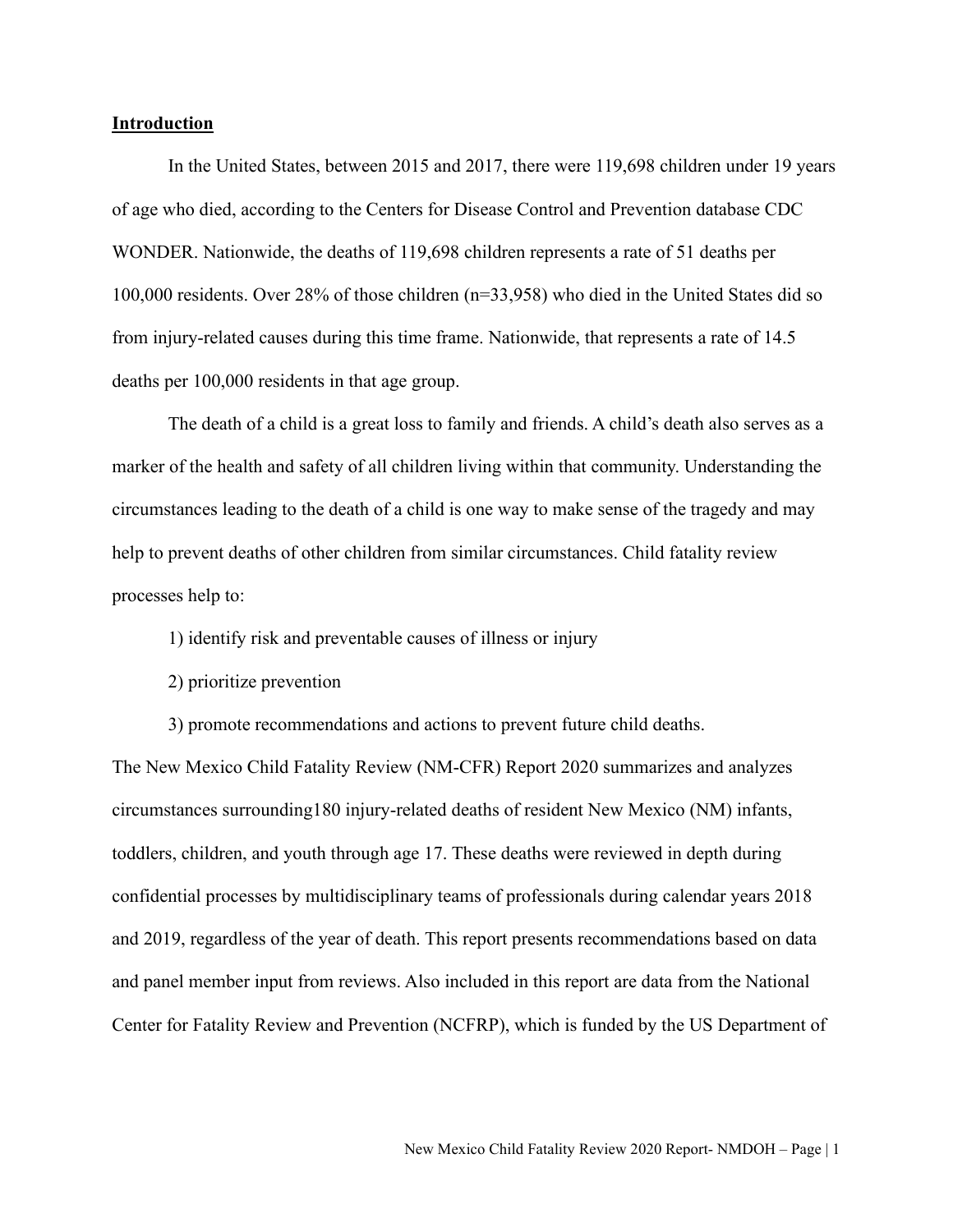Health and Human Services, and from the New Mexico Department of Health (NMDOH) Bureau of Vital Records and Health Statistics about child deaths in NM.

The NM-CFR was established in 1998, pursuant to the promulgation of NM Regulation 7 NMAC 4.5, Maternal, Fetal, Infant and Child Death Review to examine the circumstances that contribute to the death of children in NM (see appendix). It has thus been making recommendations to its participating members and their agencies for more than two decades. Many of these recommendations have been adopted by these agencies while others have resulted in legislation, some of which has been enacted.

The purpose of NM-CFR is to prevent deaths under similar circumstances seen in prior years from happening in the future. The multidisciplinary review of individual child deaths allows the state to better understand the circumstances surrounding these deaths and utilize this information to prevent future fatalities. This is pursued mainly through policy and systems change at various levels, from clinical care to other parts of the health care system, to local and state governmental including child protective services, and the federal government.

One of the main goals of the NM-CFR is to produce actionable recommendations to further such policy and systems changes. The NM-CFR identifies gaps in systems, risk factors to reduce, and protective factors to increase, and develops recommendations based on these identified factors. The review process results in increased understanding of risk factors for nonmedical child fatalities. This increased understanding enables agencies including child protective services, schools, medical, public health, and law enforcement organizations to identify children at risk of life-threatening injury and to make the necessary changes to systems and policies to protect them. The review process can also alert the community to emerging trends in circumstances surrounding injury and sudden unexpected infant deaths. This helps state and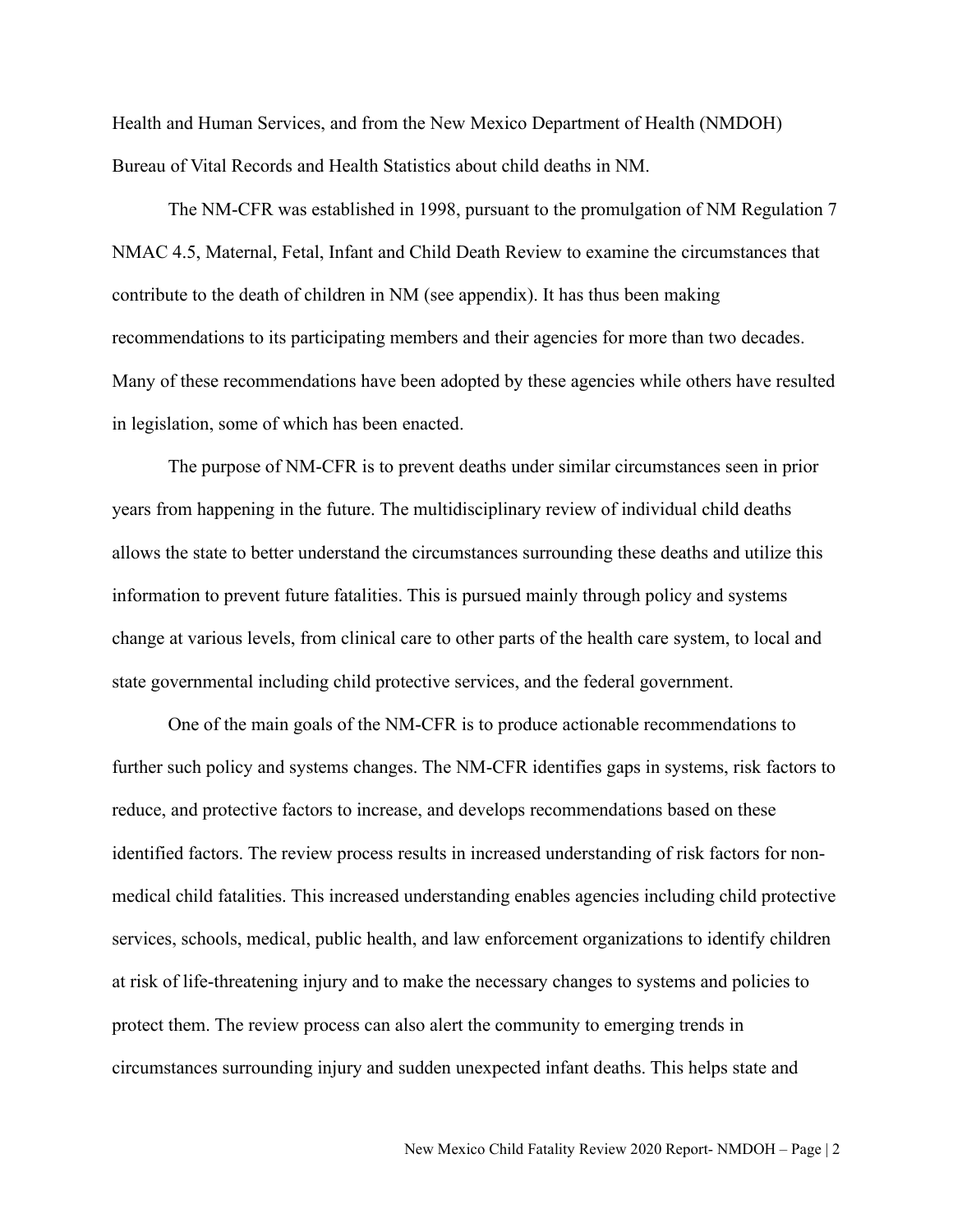other agencies, health care organizations, child-serving organizations, communities, and families to employ evidence-based actions to prevent child deaths.

This report is dedicated to the memory of the children whose deaths were reviewed through a highly confidential and legally protected process. We continue to dedicate our work to identify modifiable risk factors from these cases and to make recommendations to strengthen our communities to prevent future unexpected child deaths in NM.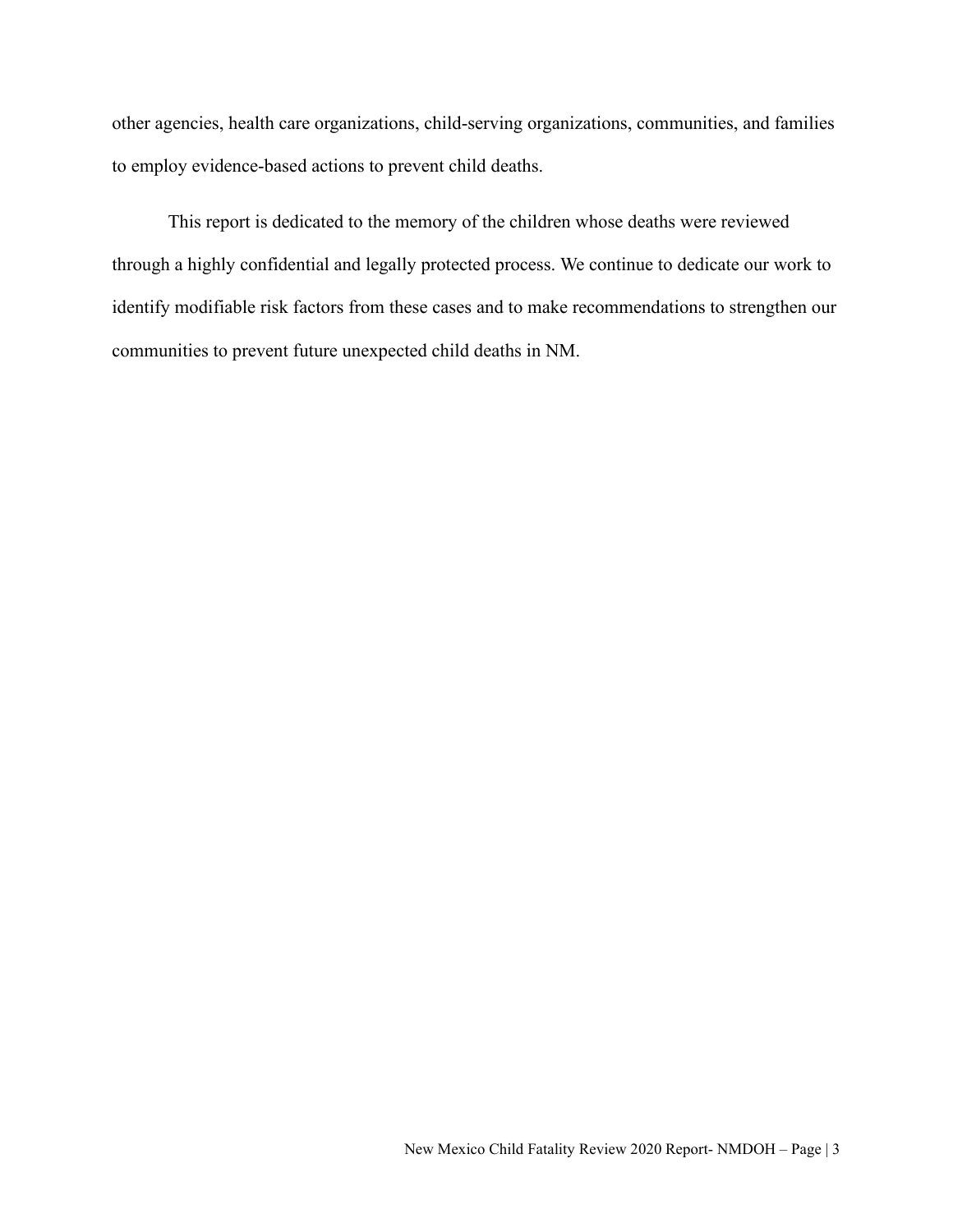## **Key Recommendations**

Based on child fatality data from reviews conducted during calendar years 2018-1029, the most common circumstances surrounding child deaths included risk factors and lack of protective factors in areas of supervision, including home safety, transportation safety, behavioral/mental health care, and access to lethal means.

The NM-CFR makes the following recommendations.

- 1. The NM Legislature should require the New Mexico Department of Health (NMDOH) to implement a licensing requirement that all hospitals and free-standing birthing centers adopt safe sleep procedures and policies that include effective provision of safe sleep education to parents and caretakers prior to discharge.
- 2. The Early Childhood Education and Care Department (ECECD) should increase statewide participation in home visiting services by:
	- a. Convening focus groups to determine if/why home visiting services are not fully utilized.
	- b. Disseminating tailored marketing campaigns designed to increase participation in home visiting services.
- 3. The NM Legislature should appropriate sufficient funding and personnel to the ECECD for provision of universal home visiting and further expansion of high-quality, affordable, and accessible childcare options to include non-traditional hours of availability for all families.
- 4. The NM Legislature should mandate suicide prevention gatekeeper training, such as QPR (Question. Persuade. Refer.) ™ or Mental Health First Aid for all personnel in state funded child-serving organizations including public schools and departments such as Public Education, ECECD, and Children, Youth and Families.
- 5. The NM Legislature should require the Regulation and Licensing Division (RLD) to require lethal means' restriction education for all youth-serving healthcare providers, behavioral/mental healthcare providers, school counselors, gatekeeper personnel, caregivers of high-risk youth, and prevention specialists.
- 6. NMDOH and the NM Department of Transportation should conduct a public safety campaign regarding transportation safety and seat belt use among teen drivers using mass media (television, radio, billboards) or small media (brochures, posters) and social media (electronic apps). The campaign could include the distribution of incentive items that encourages teens to drive safely and use safety restraints.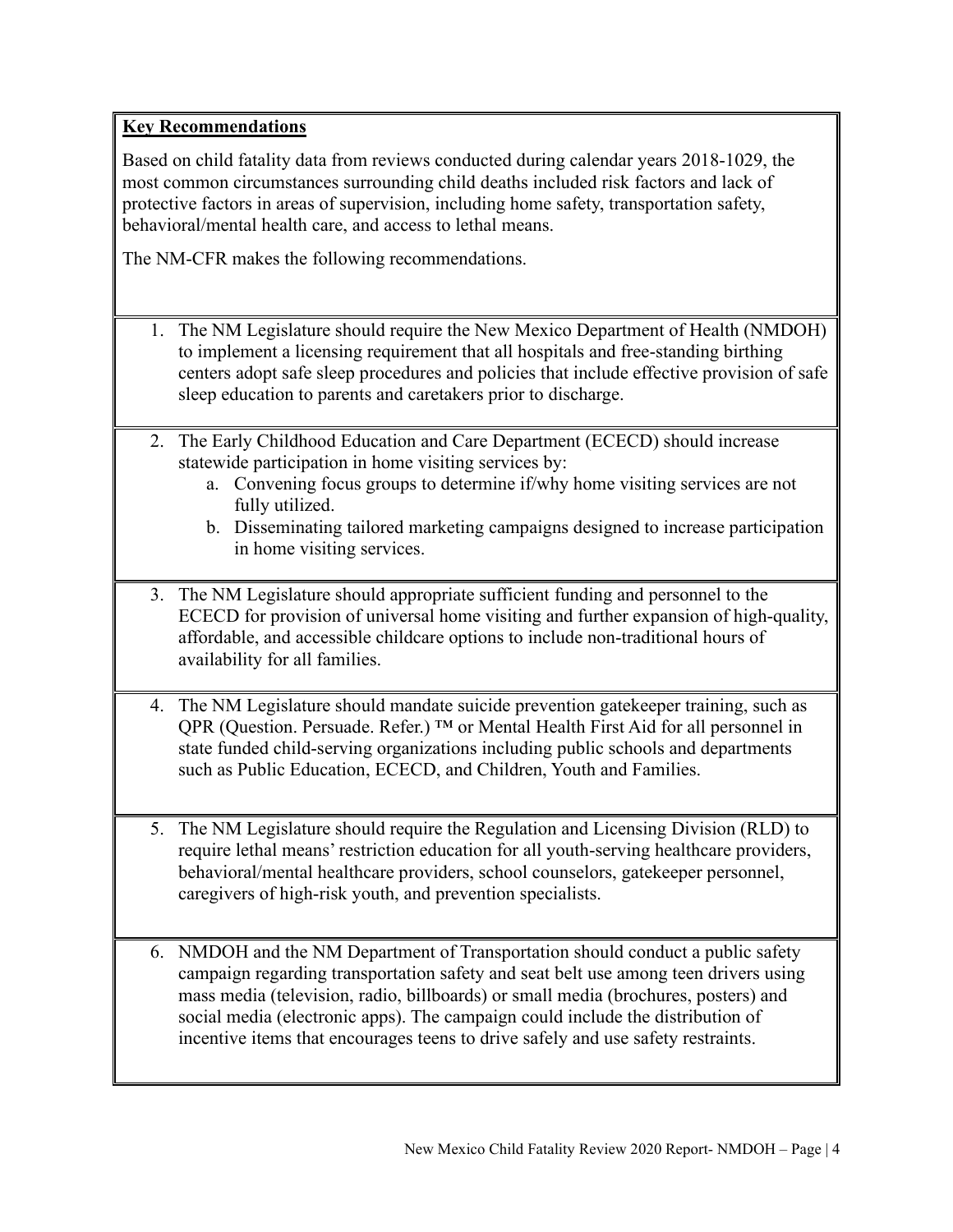#### **New Mexico Department of Health Approach**

#### *Public Health Approach*

Public health is concerned with the health, safety, and wellbeing of entire populations. Similarly, the child death review process strives to draw conclusions and make recommendations for populations based on the review of individual child fatalities. The CFR process in NM is grounded in the public health approach. This approach draws on a scientific base, seeks input from diverse sectors, and consists of four basic steps: define and monitor the problem, identify risk and protective factors, develop, and test prevention strategies, and assure widespread adoption of indicated interventions.

The NM-CFR seeks input from many sectors and partners including child protective services and other social services, medical/field investigation, education, justice and law enforcement, health care providers, and others. The purpose of this partnership is to increase the potential of the NM-CFR process to address health disparities and inequities, as these are known to be the basis for many of the circumstances that lead to preventable childhood injury and death. Addressing and eliminating these inequities and disparities will lay the groundwork for reduced child injury death rates in the future.

Child fatalities are monitored by various surveillance and database systems, including the Death Investigation Reporting Tool (DIRT) and the Vector Alignment Search Tool (VAST) managed through the NM Office of the Medical Investigator (OMI), NMDOH Bureau of Vital Records and Health Statistics (BVRHS), the NM Violent Death Reporting System (NMVDRS) and the State Unintentional Drug Overdose Reporting System (SUDORS). NM-CFR identifies risk and protective factors as a part of the review process and develops prevention strategies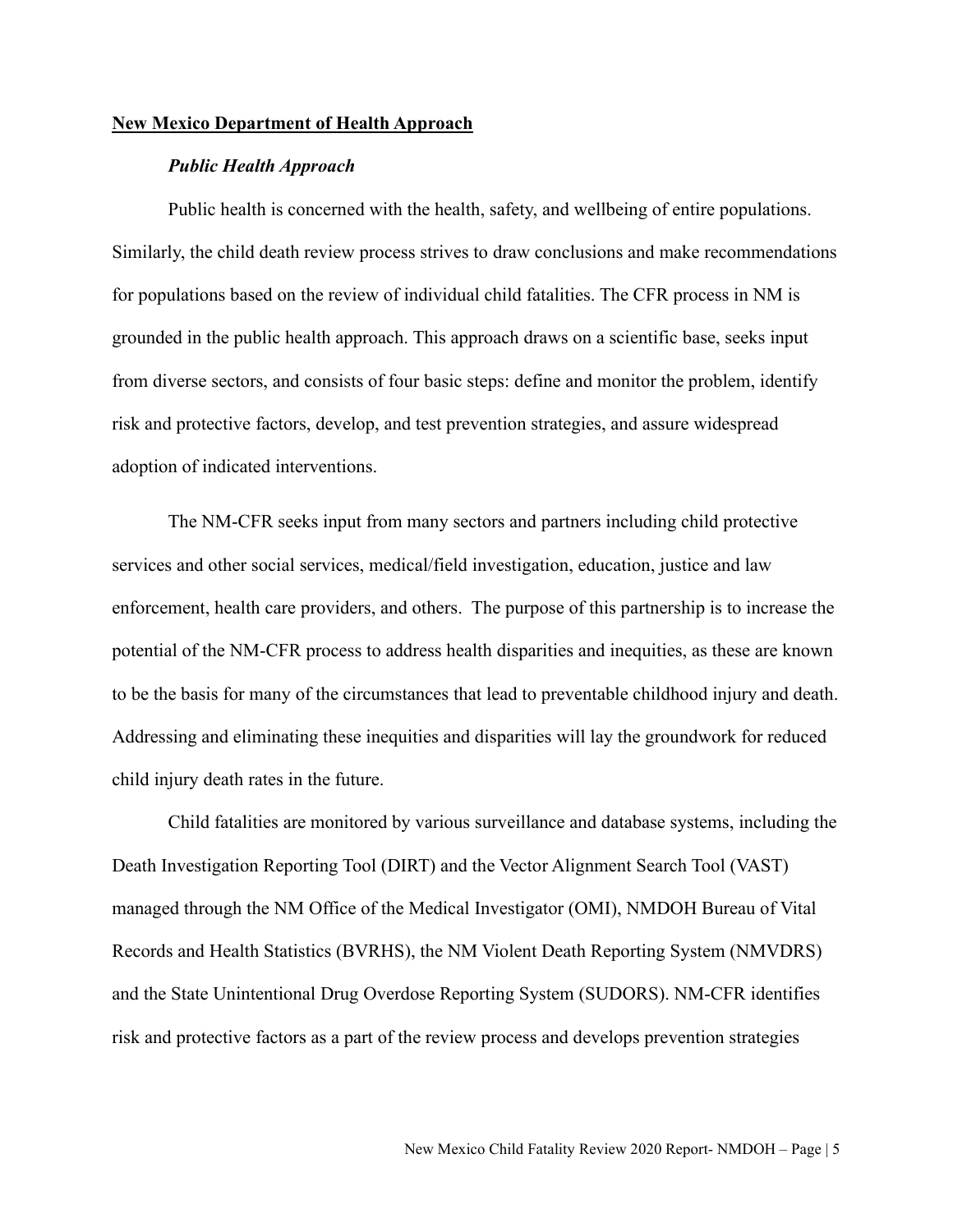through the recommendation process. This report is intended to assist with widespread adoption



of prevention strategies and recommendations of the Child Fatality Review.

*FIGURE 1. The Public Health Approach to Prevention. Retrieved from [the-public-health-approach-to-prevention-n.jpg \(720×540\) \(slideserve.com\)](https://image3.slideserve.com/6893868/the-public-health-approach-to-prevention-n.jpg)*

## *Adverse Childhood Experiences*

The NM-CFR process acknowledges certain approaches to child development and wellbeing. It is well-supported in the research literature that the foundations for lifelong health are built in early childhood. The research and literature demonstrate that disruptions in the critical early development period, such as adverse childhood experiences (ACEs), contribute to poor lifelong physical and behavioral health, especially in socially and economically disadvantaged families.

ACEs are traumatic events that occur among children and increase risk for a variety of negative outcomes in adulthood. There are three broad categories of ACEs- abuse, neglect, and household dysfunction, with 10 specific adverse experiences that are typically measured.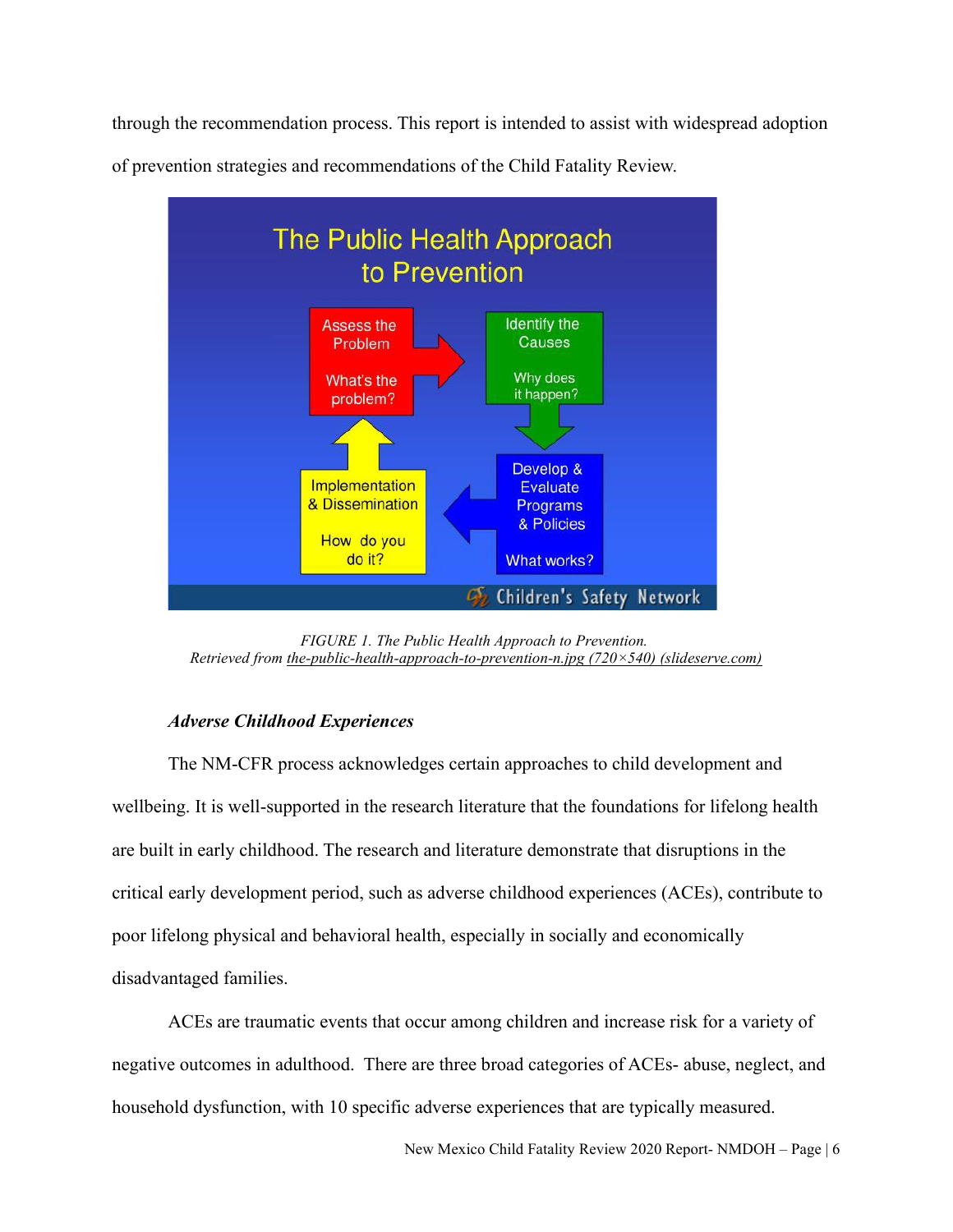## **Types of Childhood Adversity**



*FIGURE 2. Types of Childhood Adversity. Retrieved from [Adverse Childhood Experiences \(ACEs\) - Napa-Solano \(kaiserpermanente.org\)](https://thrive.kaiserpermanente.org/care-near-you/northern-california/napasolano/health-resources/adverse-childhood-experiences-aces/)*

## *Social Determinants of Health*

The individual-level circumstances reviewed by the NM-CFR do not fully explain the disparities observed in sudden unexpected infant deaths and injury-related child deaths. Singh *et al.* found that health disparities in the United States persist because underlying factors (such as healthcare access, poverty, rurality, education, etc.) associated with child mortality impact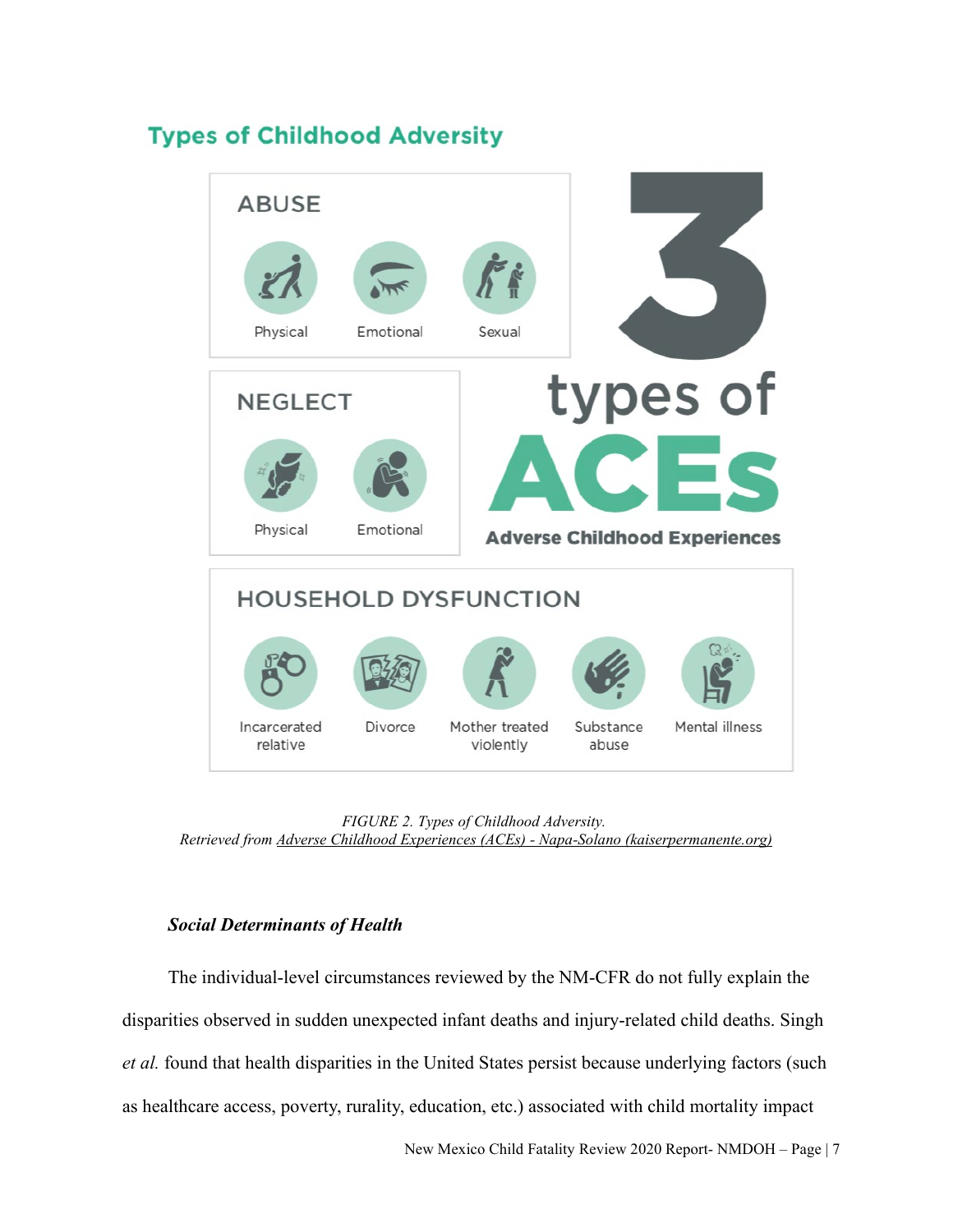health.<sup>1</sup> NM has consistently ranked poorly in indicators associated with childhood wellbeing and early childhood death according to the NM Kids Count data book. There is a need for a system-based approach to prevent child deaths in NM because of the widespread and persistent nature of these inequities.





 *Retrieved from [Infographics: Social determinants of health | The Nation's Health \(thenationshealth.org\)](https://www.thenationshealth.org/content/infographics-social-determinants-health)*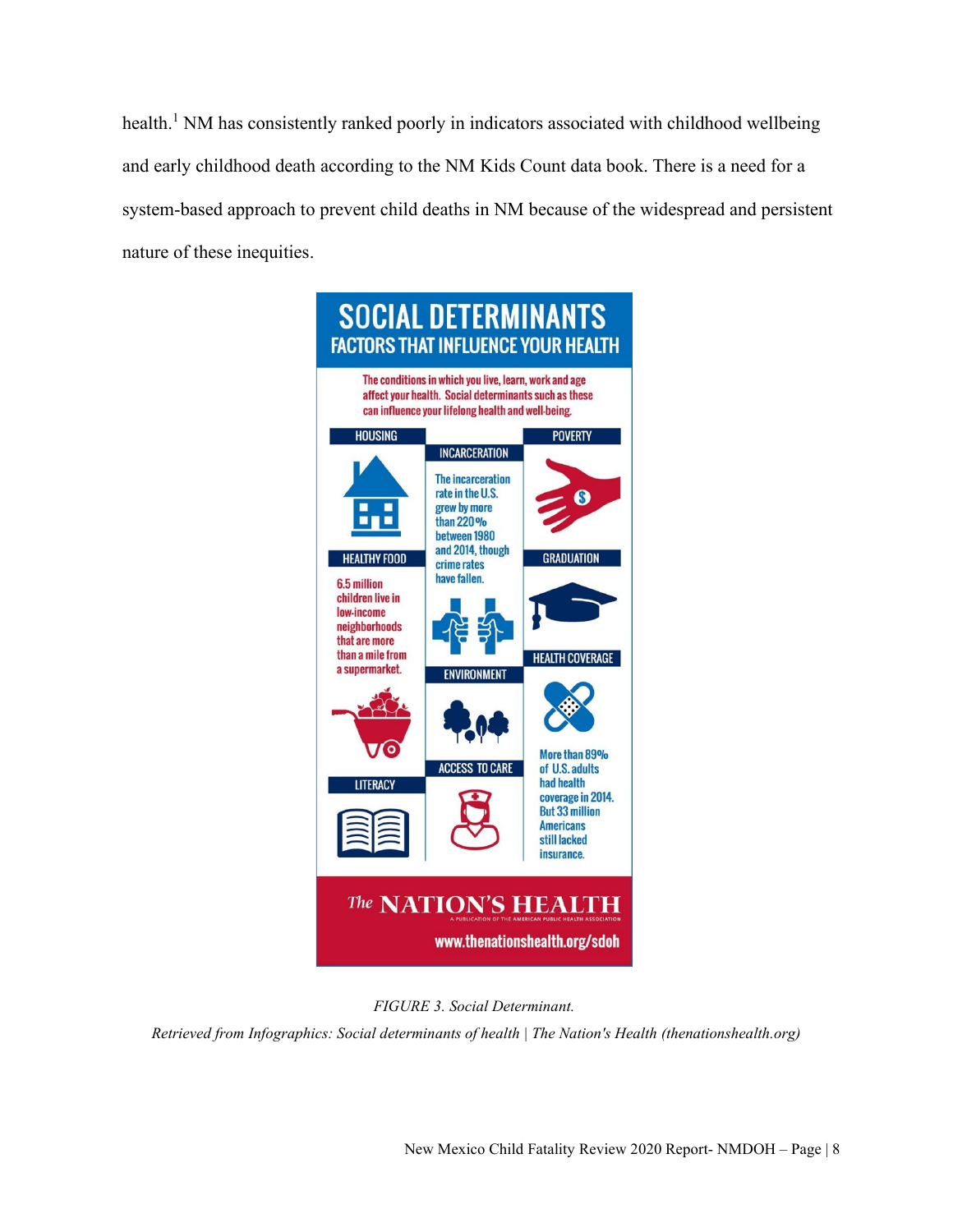NM has ranked below the national rate in several areas strongly associated with infant and child mortality.<sup>1,2</sup> According to the Annie E. Casey Foundation's Kids Count 2021 report, NM's families fared worse than their national counterparts in 2021 for: children living in poverty (25%); children whose parents lack secure employment (35%); children in single-parent families (44%); high school students not graduating on time (25%); fourth graders who are not proficient in reading (76%); and eighth graders who are not proficient in math (79%).<sup>2</sup> Children born into household poverty or neighborhood poverty have a higher risk of negative outcomes including an increased risk of having a mental condition or being hospitalized for an injury than children not born in poverty.3

According to NM-IBIS during 2019<sup>4</sup> about four percent of New Mexican children lived in counties that are considered rural (less than 10,000 inhabitants) and 31% of New Mexican children lived in counties considered to be mixed urban/rural (between 10,000 and 50,000 inhabitants). Rural communities are less likely to have access to quality health care and more likely to have difficulty accessing and obtaining goods and services.<sup>1</sup> Residents of rural and mixed urban/rural communities in NM suffer from injury deaths from all causes at much higher rates than residents of small metro and metropolitan counties.<sup>5</sup> Residents of rural communities are also more likely to have access to firearms, which contributes to both intentional and unintentional injury deaths from firearms.<sup>3</sup> In 2019, the firearm-related age-adjusted injury death rate for all ages in rural NM counties was 46% higher than the rate in metropolitan counties.<sup>5</sup>

Factors associated with early child death disproportionately affect minority populations.<sup>1</sup> In 2019, over seventy-five percent of NM's parents identified their children as non-Hispanic white according to NM-IBIS.<sup>4</sup> According to the U.S. Census, 28% of NM children aged 5-17 speak a language other than English at home.<sup>6</sup> Along with possible language differences,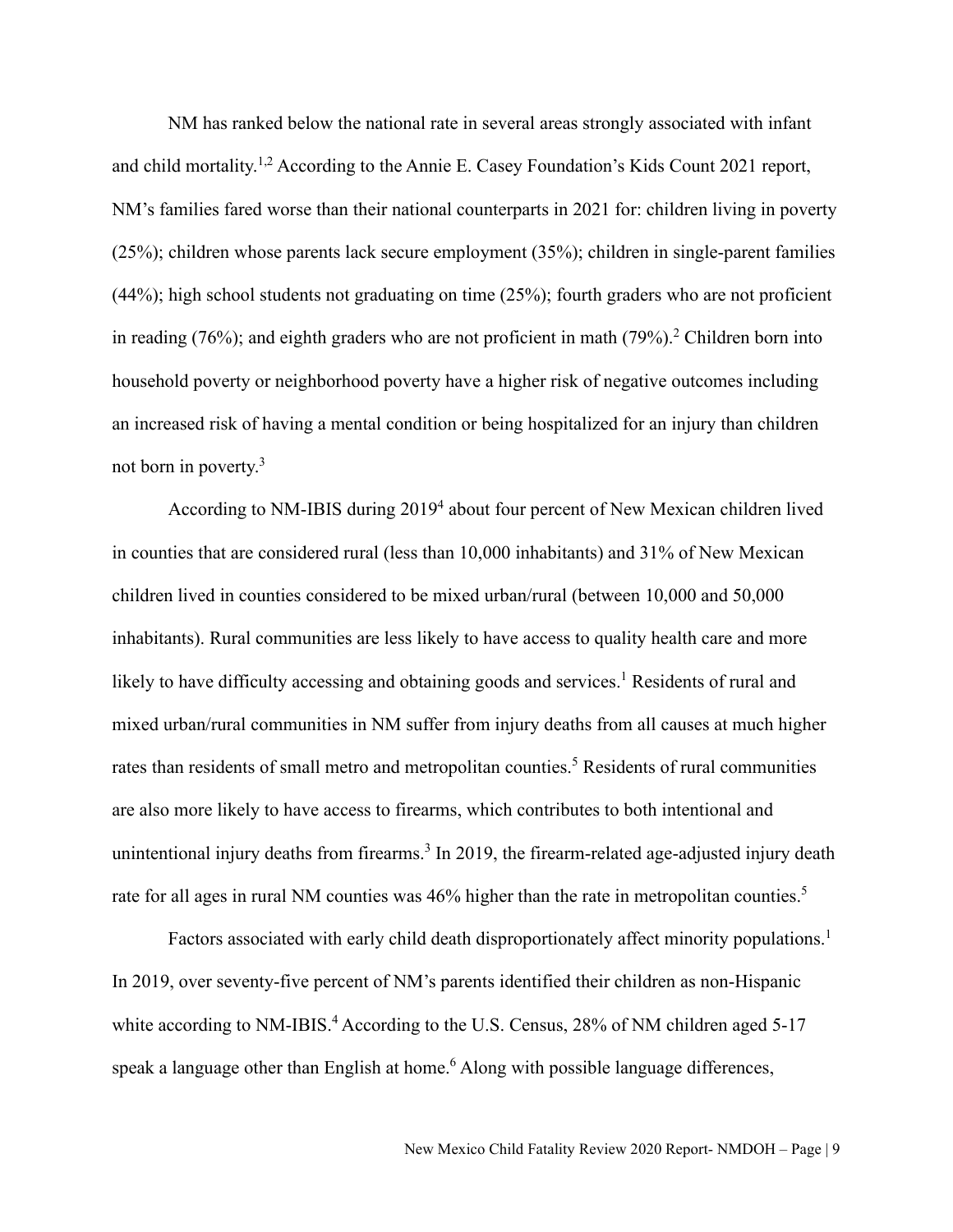minority communities in NM tend to have higher rates of poverty and possibly less economic opportunities than non-Hispanic whites, in keeping with national trends.<sup>7</sup> Below is a chart, Figure 4, depicting the percentage of children under age 18 who were living in poverty in NM during 2012 to 2017. The chart also shows poverty rates for children by race/ethnicity, along with a comparison between NM and the United States rates of child poverty.



**Percentage of Children Under Age 18 Living in Poverty in New Mexico, by Race/Ethnicity, 2013-2017**

*FIGURE 4. Poverty Among Children in NM. Figure retrieved from NM-IBIS - Complete Health Indicator Report - NM Population - Poverty Among Children Under Age 18 (https://ibis.health.state.nm.us/indicator/complete\_profile/NMPopDemoChildPov.html#:%7E:text=In%202017% 2C%20the%20New%20Mexico,Hampshire%20to%2027.7%25%20in%20Louisiana.)* 

Together, the public health approach and knowledge of current research and literature in child

development and wellbeing provide a practical and theoretical basis for the CFR process in NM.

## **New Mexico Child Fatality**

The NM-CFR uses both qualitative and quantitative data to better understand the complex

factors associated with child deaths in NM. It is authorized by the NM Public Health Act and the

applicable regulation and administered by the NMDOH (Title 7- Health, Chapter 4- Disease

Control (Epidemiology), Part 5- Maternal, Fetal, Infant and Child Death Review, (see appendix).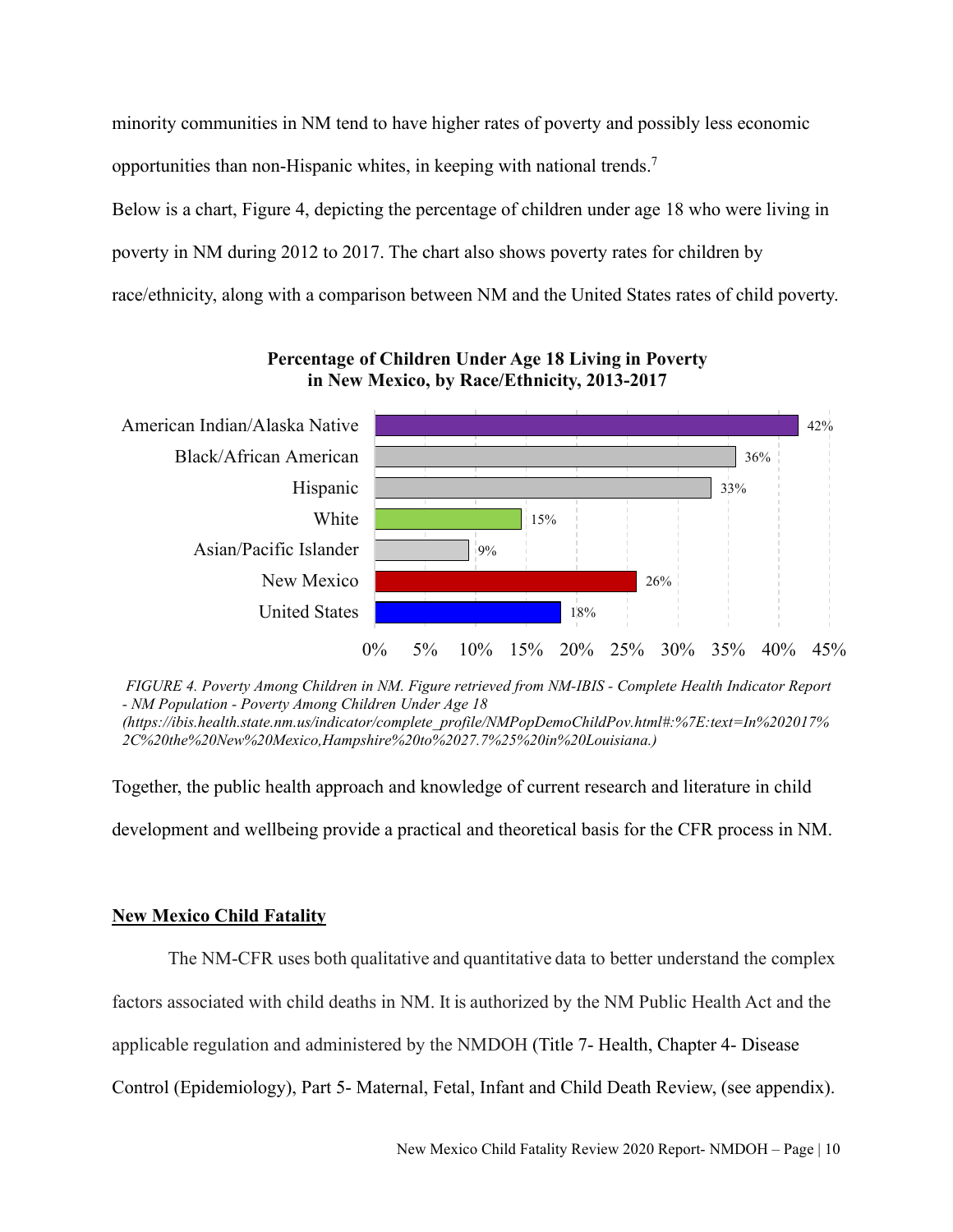Through a process of confidential, comprehensive reviews of individual cases, the NM-CFR makes recommendations for development of, or changes to, agency policies and practices; state laws and regulations; media campaigns; prevention programs; strategic partnerships; or further inquiry into troubling trends.

Information obtained through the case review process is supplemented by aggregate data from state vital records and then inputted into the National Center for Fatality Review and Prevention (NCFRP) Case Reporting System. The following definitions of fatality-related terms, provided in the New Mexico Office of the Medical Investigator 2020 Annual Report, describe data points that are referred to in death certification processes and used by NM-CFR (see appendix).

| Cause of Death  | "The agent of effect that results in a physiological derangement or     |
|-----------------|-------------------------------------------------------------------------|
|                 | biochemical disturbance that is incompatible with life. The results of  |
|                 | postmortem examination, including autopsy and toxicological             |
|                 | findings, combined with information about the medical history of the    |
|                 | decedent serves to establish the cause of death. The cause of death can |
|                 | result from different circumstances and manner of death. For example,   |
|                 | the same cause of death, drowning, can result from the accidental       |
|                 | immersion of a child in a swimming pool or from the homicidal           |
|                 | immersion of a child in a bathtub."                                     |
| Manner of Death | "The general category of the condition, circumstances or event, which   |
|                 | causes the death. The categories are natural, accident, homicide,       |
|                 | suicide and undetermined."                                              |
| <b>Natural</b>  | "The manner of death used when solely a disease causes death. If        |
|                 | death is hastened by an injury, the manner of death is not considered   |
|                 | natural."                                                               |
| Accident        | "The manner of death used when, in other than natural deaths, there is  |
|                 | no evidence of intent."                                                 |
| Homicide        | "The manner of death in which death results from the intentional harm   |
|                 | of one person by another."                                              |
| Suicide         | The manner of death in which death results from intentional self-harm.  |
| Undetermined    | "The manner of death for deaths in which there is insufficient          |
|                 | information to assign another manner."                                  |
| Pending         | "The cause of death and manner of death are to be determined pending    |
|                 | further investigation and/or toxicological, histological and/or         |
|                 | neuropathological testing at the time of publication."                  |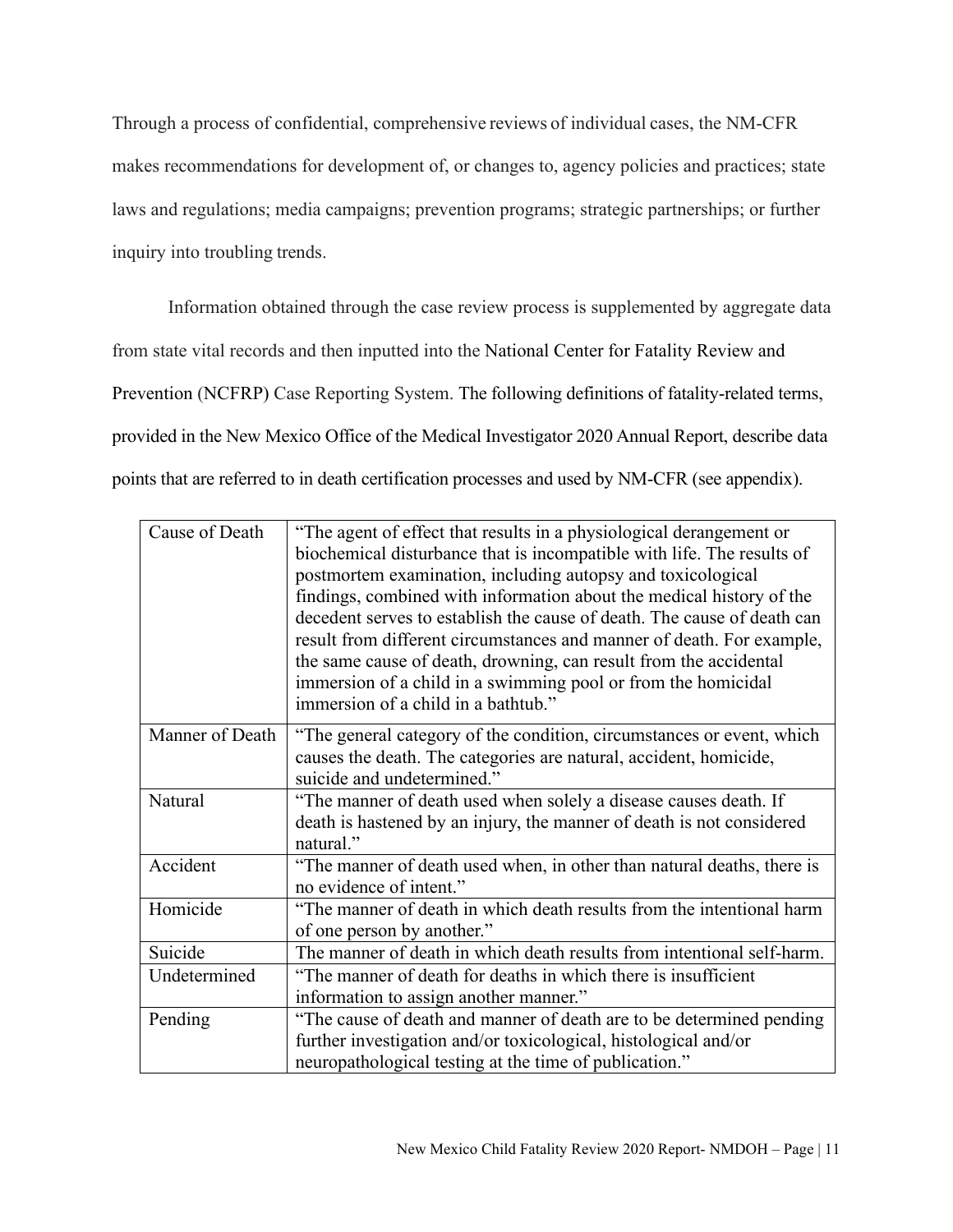The NM-CFR is comprised of four distinct case review panels: child abuse and neglect, youth suicide, sudden unexpected infant death (SUID), and other unintentional injury. Each NM-CFR panel is made up of experts in child safety, public health, education, behavioral health, medicine, forensic pathology, law enforcement, public safety, juvenile justice, criminal justice, and other related fields.

The Child Abuse and Neglect Panel reviews child fatalities that result from caregiver abuse and/or neglect. This panel also reviews child homicides, regardless of the perpetrator's relationship to the child, as well as cases in which the manner of death is something other than homicide, yet in which circumstances indicate that caregiver abuse or neglect is a factor in the case, whether directly or indirectly.

The Unintentional Injury Panel reviews child fatalities in which the manner of death was accidental and/or undetermined. The causes of death included in this panel's reviews are varied and include motor vehicle crashes; drowning deaths; unintentional overdose or poisoning; firerelated deaths; and other fatalities due to unintentional injuries.

The Youth Suicide Panel reviews intentional deaths among children and youth that result from self-injury.

The Sudden Unexpected Infant Death Panel (SUID) reviews unexpected deaths of infants less than one year old in which the cause was not obvious before investigation. These deaths often occur during sleep or in the area where the infant was placed to sleep, such as an adult bed or living room furniture. The SUID panel reviews manner of death classifications including accident, undetermined, homicide, pending, and some natural (when circumstances involve an aspect of sleep and/or sleep setting). Sudden and unexpected deaths of children older than one year may be reviewed at one of the other panels noted above, if the circumstances point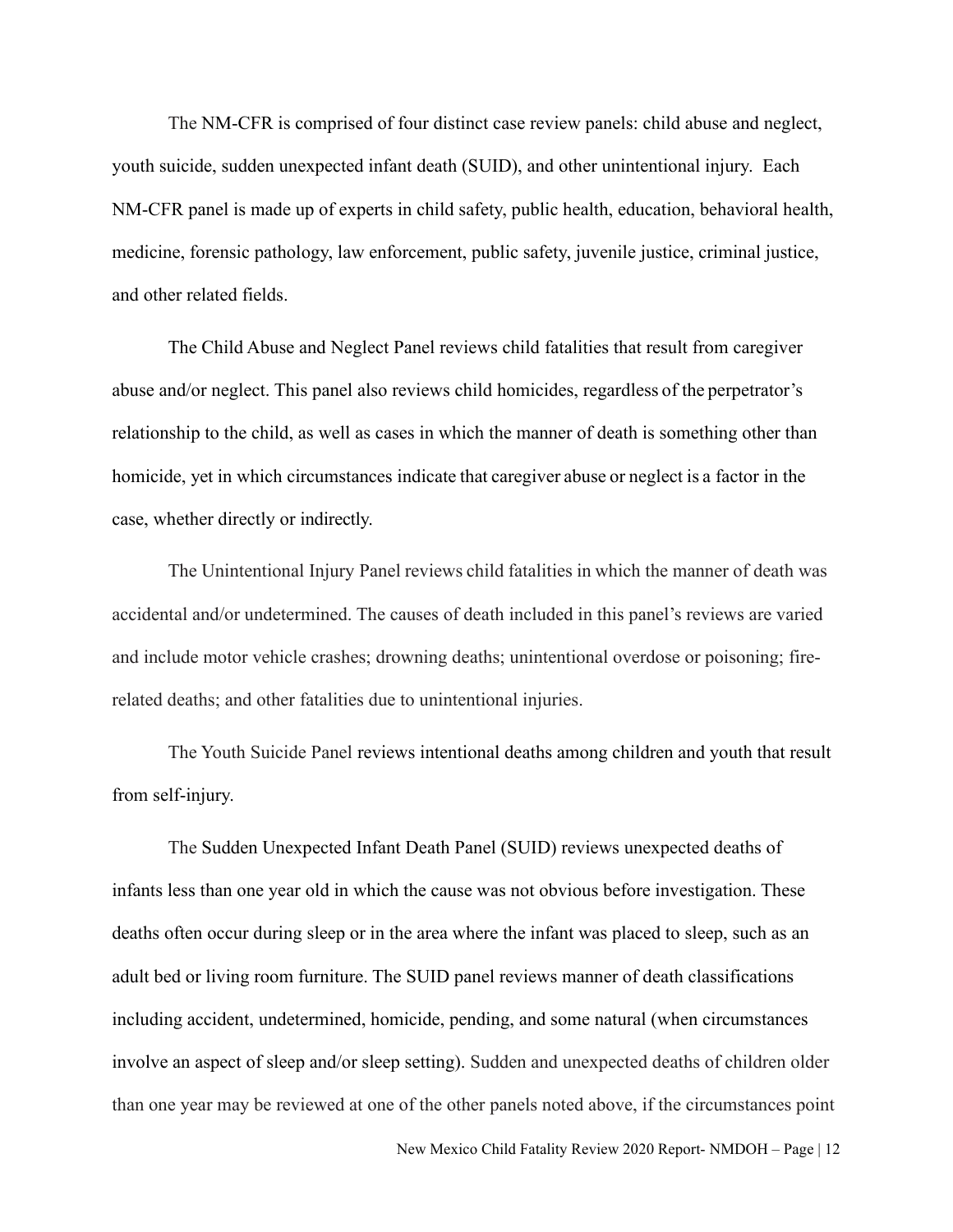to a possible injury-related cause, or they are reviewed by the Sudden Death in the Young (SDY) Panel conducted by the New Mexico Office of the Medical Investigator. More information about SDY is available at the Sudden Death in the Young Case Registry at https://sdyregistry.org/.

#### *Report Narrative*

The NM-CFR reviewed 180 unique child deaths from January 1, 2018, through

December 31, 2019. As different circumstances led to reviews with time frames different from occurrences, the date of deaths for these children included some from calendar years 2014/15 and a majority from 2016/17, with only a few from 2018/19. The data show that most children died in the metro area (Bernalillo, Torrance, and Valencia counties), were more often male, and were predominately infants, and youth aged 15-17 years. The most common manner of child death reviewed by the NM-CFR were unintended accidental deaths, 63 out of 180 (35%) and suicides, 61 out of 180 (34%).

Each of the 180 child death cases were reviewed by at least one of the four panels; occasionally a child death case received a second review to gain perspective from another panel. During calendar years 2018 and 2019, a total of 205 reviews of the 180 unique child fatalities were completed by these distinct panels:

| Panel                      | <b>Reviews</b> | <b>Included</b>                                                                                                                                                                                                         |
|----------------------------|----------------|-------------------------------------------------------------------------------------------------------------------------------------------------------------------------------------------------------------------------|
| Child Abuse<br>and Neglect | 20             | Homicides: six by non-parent/caregiver and<br>14 by the parent/ caregiver                                                                                                                                               |
| Unintentional<br>Injury    | 50             | Accidents: motor vehicle and other transportation<br>fatalities, accidental drownings, deaths caused by fire or<br>other thermal injuries, unintentional<br>poisonings/overdoses, along with other accidental<br>causes |
| Youth Suicide              | 67             | Suicides: by mechanisms including firearm, hanging,<br>poisoning/overdosing, jumping, and other                                                                                                                         |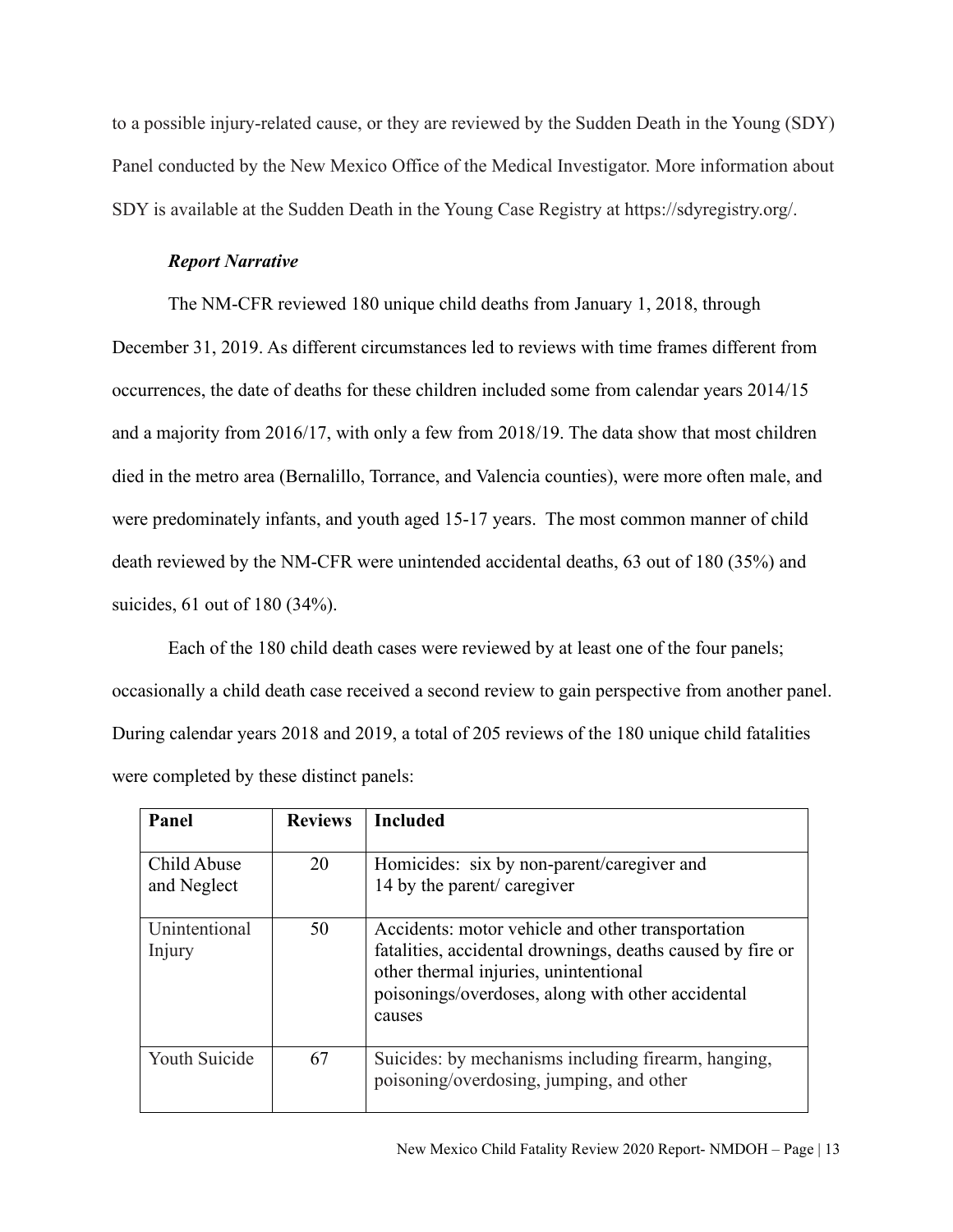| <b>SUID</b> | 68 | Sudden Unexpected Infant Deaths: non-medical deaths       |
|-------------|----|-----------------------------------------------------------|
|             |    | of infants aged up to 364 days old, where a sleep-related |
|             |    | circumstance may have contributed to the cause of         |
|             |    | death, such as accidental suffocation or strangulation    |
|             |    | that occurred where an infant was placed for sleep,       |
|             |    | possibly caused by soft bedding, soft furniture, wedging, |
|             |    | and/or a person's body part.                              |

According to the NCFRP, a child's death is determined to be preventable if an individual or the community could reasonably have done something that would have changed the circumstances that led to the child's death. Of the 180 unique child deaths reviewed, NM-CFR determined that 149 deaths (83%) could have been prevented. NM-CFR could not determine from the information provided whether the child's death was preventable in 25 deaths (14%).

Autopsies were performed on 171 (95%) of the child deaths reviewed by the NM-CFR. The primary cause of death listed on the death certificate agreed with the pathology report on 171 (95%) child deaths that were reviewed. One hundred fifty-six (87%) death scene investigations were conducted at the place where the child's death occurred. A witness to the incident was available at 57 (31%) of the child deaths reviewed by the NM-CFR. The most common witnesses at the child's scene of death were the child's parents in 26 (14%) of the child deaths, followed by strangers in 16 (8%) child deaths. The local emergency number or 911 was called in 167 (93%) of the child deaths and resuscitation of the child was attempted in 113 (63%) of the child deaths reviewed.

The circumstances of the children's deaths varied widely in the 180 unique cases reviewed by NM-CFR during calendar years 2018 and 2019. As previously noted, each death was reviewed at least once, while others received multiple reviews to solicit feedback from different perspectives. Unless otherwise noted, the following data are shown with the letter "n"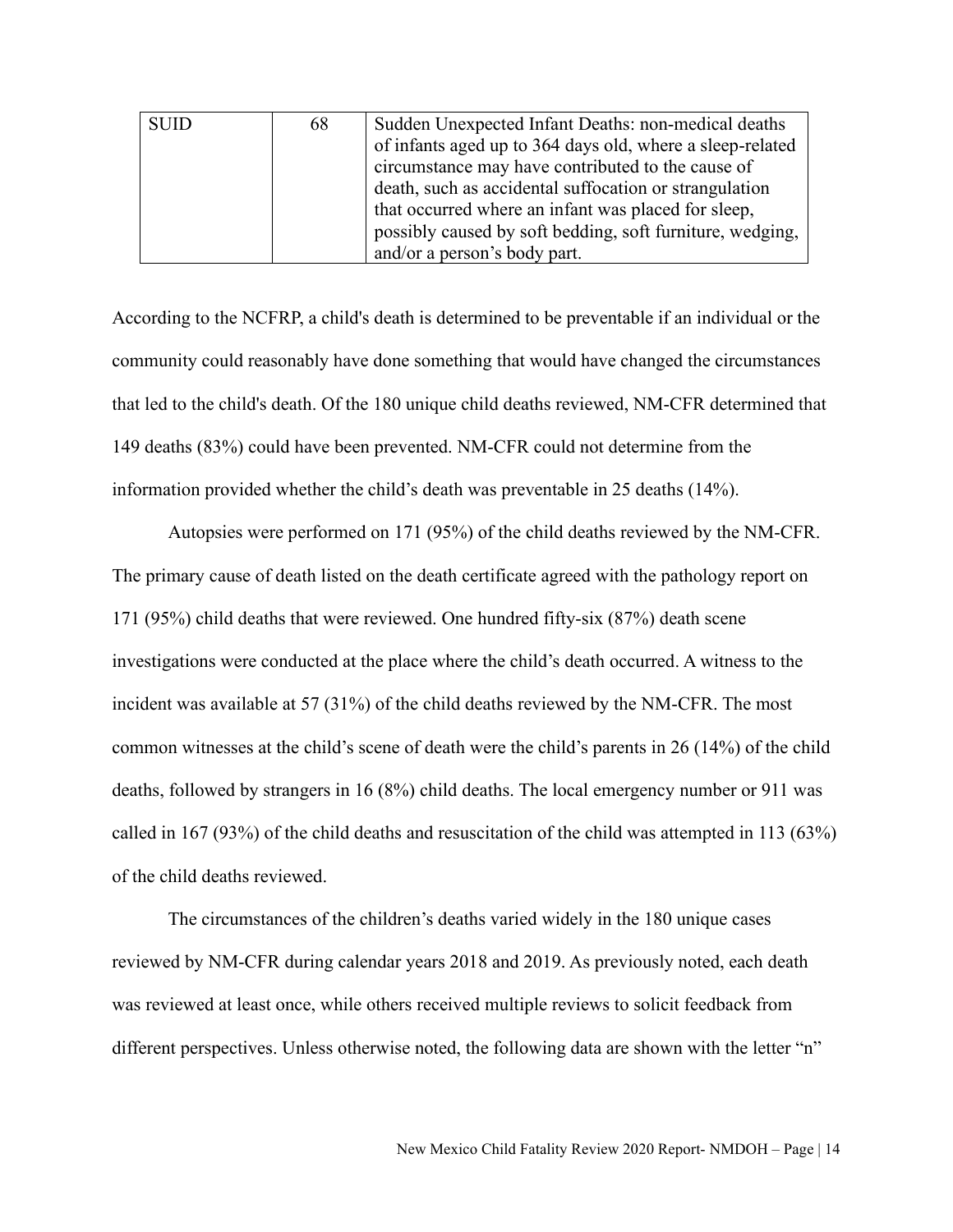to equal the numerator out of a total denominator of 180 unique cases. The most common place children's deaths occurred was in their home  $n=113$  (63%) followed by roadways  $n=21$  (12%).

At the time of the child's death, there were 82 children (46%) who were of sufficient developmental age and circumstances to supervise themselves; 81 children (45%) were being supervised; 14 children (7%) did not have supervision but needed it; and in the cases of three children (2%), the NM-CFR was not able to determine their supervisory need. According to the NCFRP, lack of supervision is defined as a child who did not have supervision but needed it, with children less than age six requiring constant supervision most of the time. In addition, if the supervisor of a child less than age six was out of visual or auditory proximity, they could not see or hear the child at the time of need, this would be considered lack of supervision.

Of the 180 unique child deaths reviewed, 97 were identified as having been associated with inadequate supervision (54%). The following section uses a denominator of 97 to reflect the percentage pertaining only to child deaths identified as needing supervision. The most common reported supervisor at the time of the incident was the child's biological mother n=54 (56%) followed by their biological father n=18 (19%). Twenty-six deaths (27%) occurred where the supervising individual was in sight of the child; 17 deaths (18%) occurred where the child was out of sight of their supervisor for 30 minutes or less; 19 deaths (20%) occurred where the child was out of sight of their supervisor between one to three hours' time; 11 deaths (11%) occurred where the child was out of sight of their supervisor from four to seven hours, and one death occurred in situation where the time of last supervision was not known.

Many of the individuals supervising the child at the time of their death did not have any known prior risk factors or histories that would increase the risk of the child dying. However, this may be due in part to a lack of available records to identify such risk factors. From what was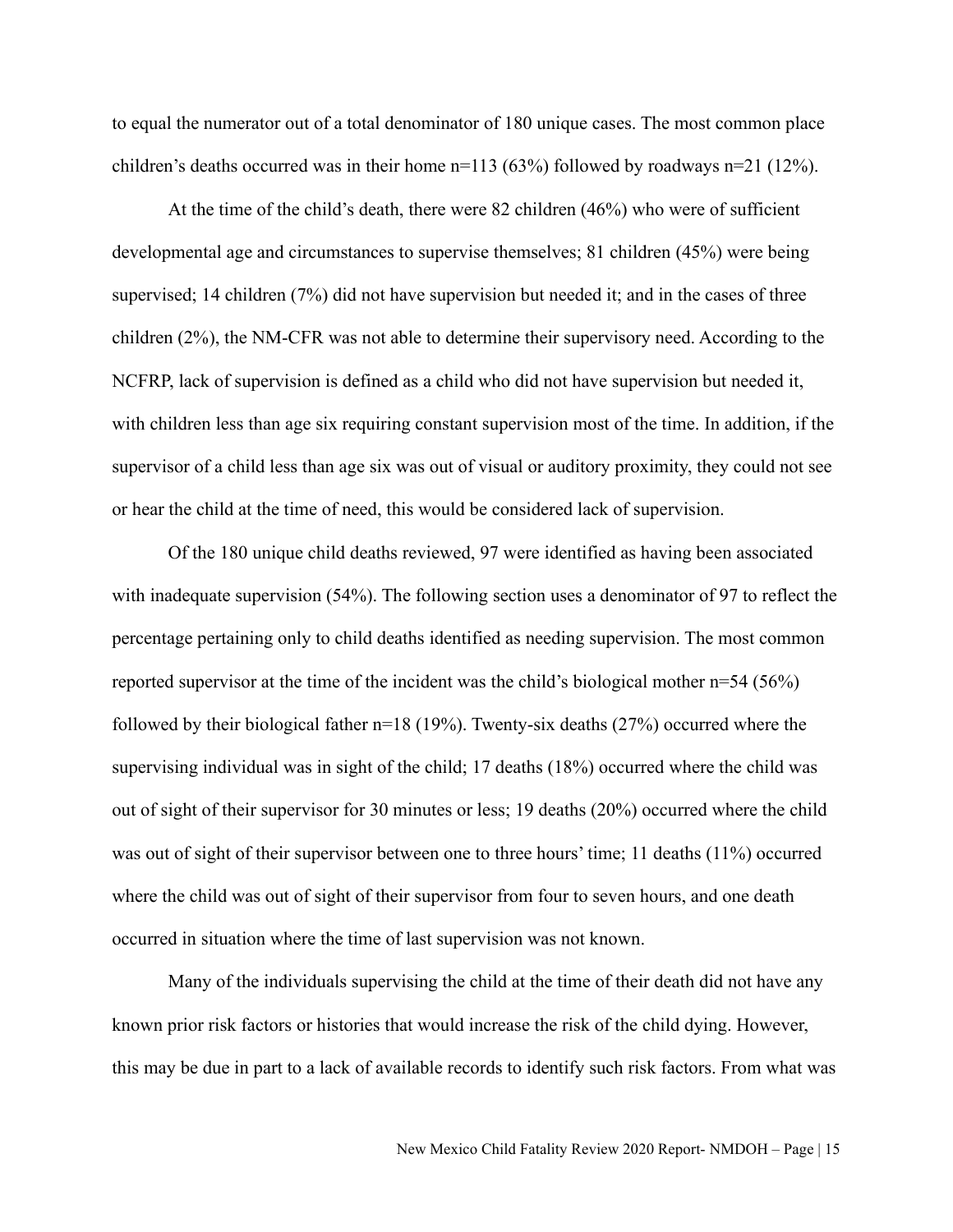identified in the records, of the 97 children needing supervision, 14 child deaths (22%) occurred in situations where the supervising individual had a disability or chronic illness. Twenty-one child deaths (22%) occurred in situations where the supervising individual was impaired, (defined by the NCFRP as being "distracted or absent, drug or alcohol impaired, and/or impaired by disease or disability"). Eighteen children (19%) were supervised by an individual who had a known history of maltreating a child.

A remarkably similar finding related to the known prior factors that may have contributed to an increased risk of death is that 40 of the 180 children (22%) had a history of being a victim of child maltreatment. The next set of instances shown by count and percentage, reflect all 180 unique child deaths reviewed. There are other social/system factors that were known prior to these fatalities including reports that 18 children (10%) were ever placed in foster care. Eighteen children (10%) were ever placed in foster care and another 40 children (22%) had a history of being a victim of child maltreatment. Twenty-nine children (16%) had a known prior disability or chronic illness. Fifteen children (8%) were receiving mental health services prior to their death and another 22 children (12%) had ever received mental health services in their past. Twenty-five children (14%) had used alcohol or drugs prior to their death and another 12 children (7%) had a history of substance abuse. Fifty-five children (31%) were the only child living in the household.

The next section of this report presents data tables illustrating various demographics of these same deaths that were discussed in this section.

#### *Data Overview*

The tables on the following pages provide information regarding the 180 unique child deaths that were reviewed by NM-CFR from January 1, 2018, through December 31, 2019.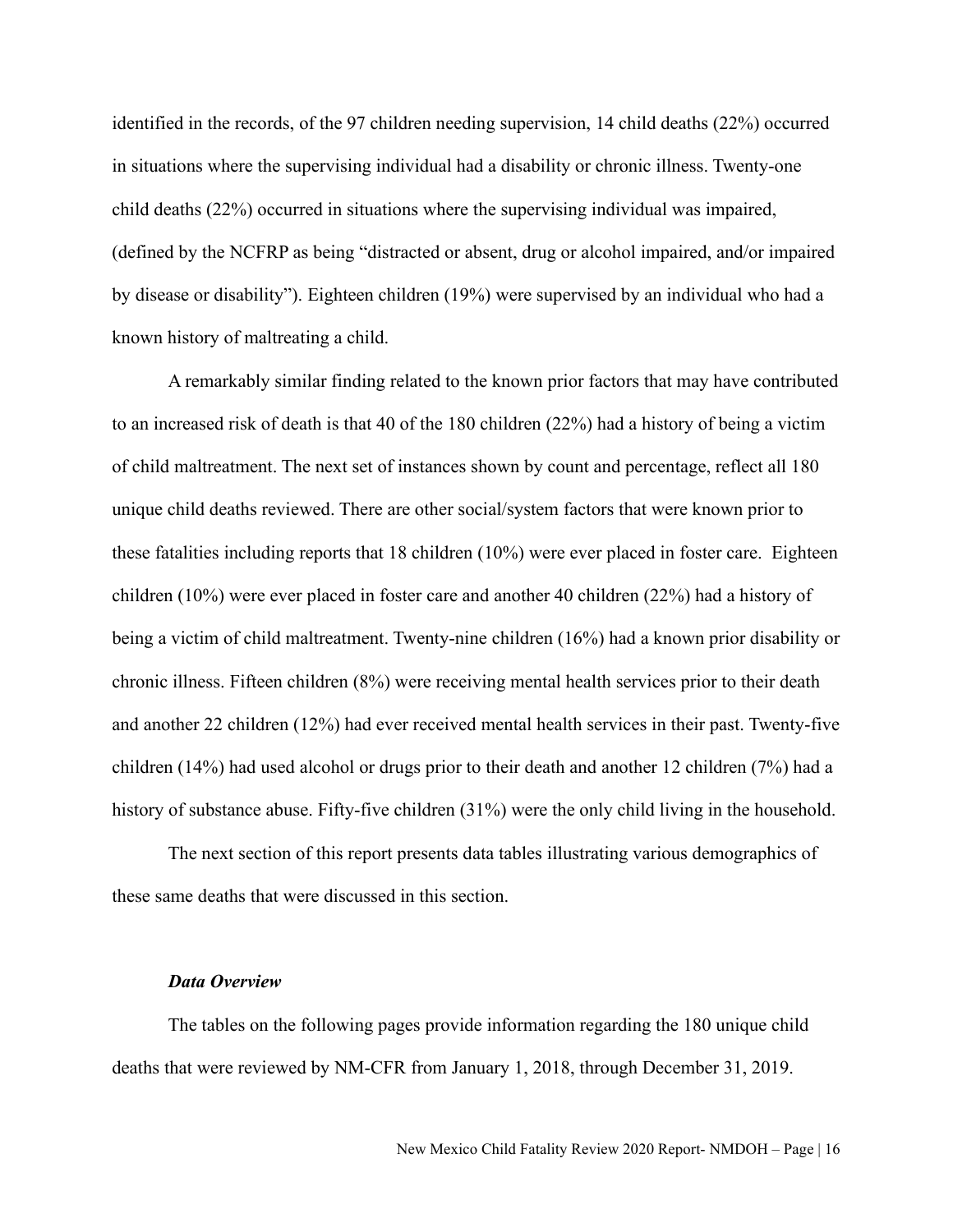## **Table 1:**

## **Number of Live Births\* by Public Health Region, New Mexico, 2018 and 2019**

| <b>New Mexico Public</b><br><b>Health Region</b> | <b>Total Number of</b><br>Live Births in 2018 | <b>Total Number of Live</b><br>Births in 2019 |
|--------------------------------------------------|-----------------------------------------------|-----------------------------------------------|
| Northwest                                        | 2,589                                         | 2,648                                         |
| Northeast                                        | 2,487                                         | 2,481                                         |
| Metro                                            | 9,430                                         | 9,312                                         |
| Southeast                                        | 4,147                                         | 4,098                                         |
| Southwest                                        | 4,385                                         | 4,426                                         |
| <b>Statewide</b>                                 | 23,038                                        | 22,965                                        |

*\* The number of live births registered in NM provides a population count to refer to when analyzing population health issues for different age ranges. NM has five public health regions designated to specific geographic locations aggregated by counties. The public health region designation is also referred to when analyzing population health issues to distinguish characteristics by location. In the following data tables, information is broken into these five health regions shown on the map in Figure 1a.*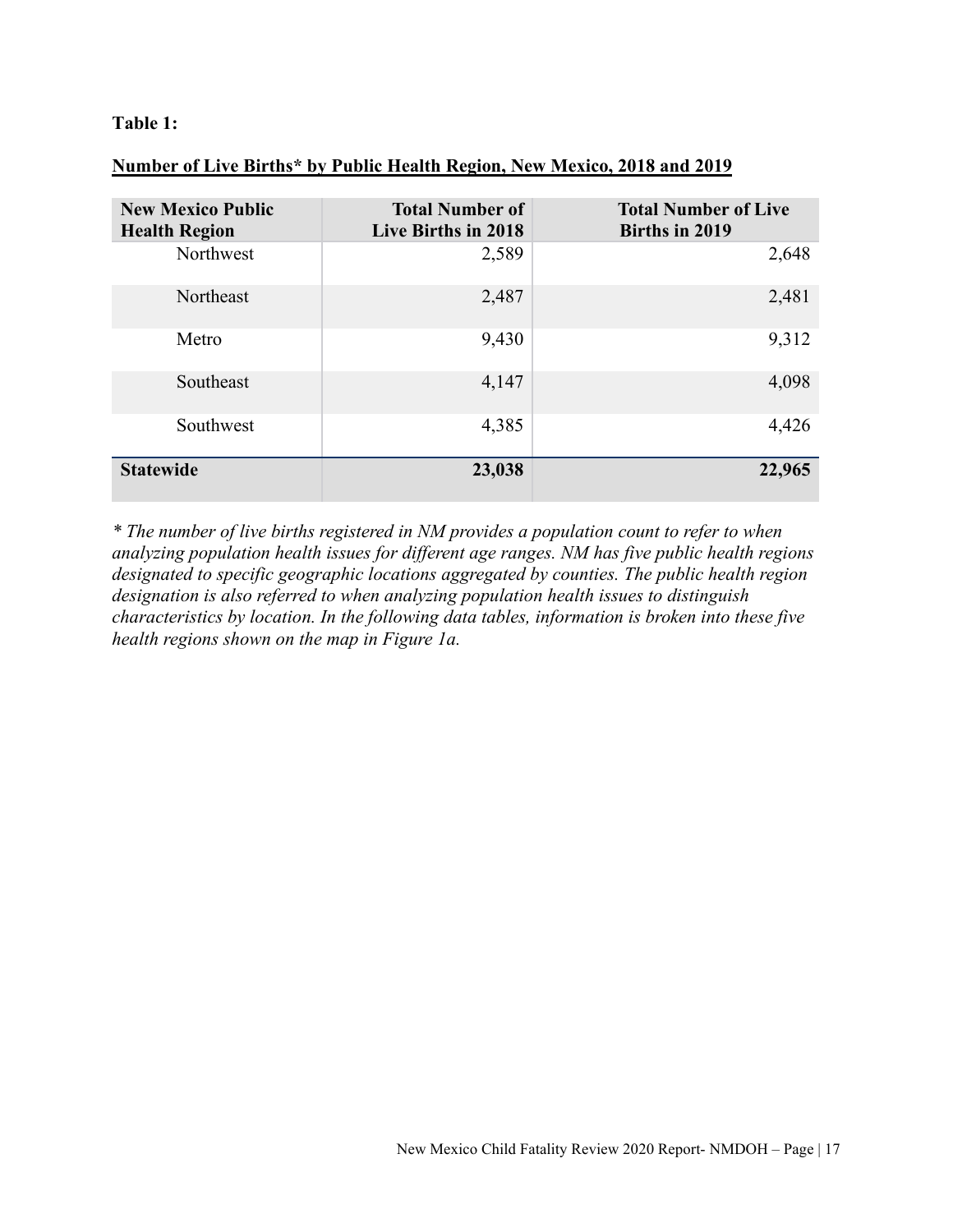## **Figure 1a:**

## **New Mexico Public Health Regions and Counties**



*Retrieved from https://ibistest.health.state.nm.us/view/image/RegionRed.png*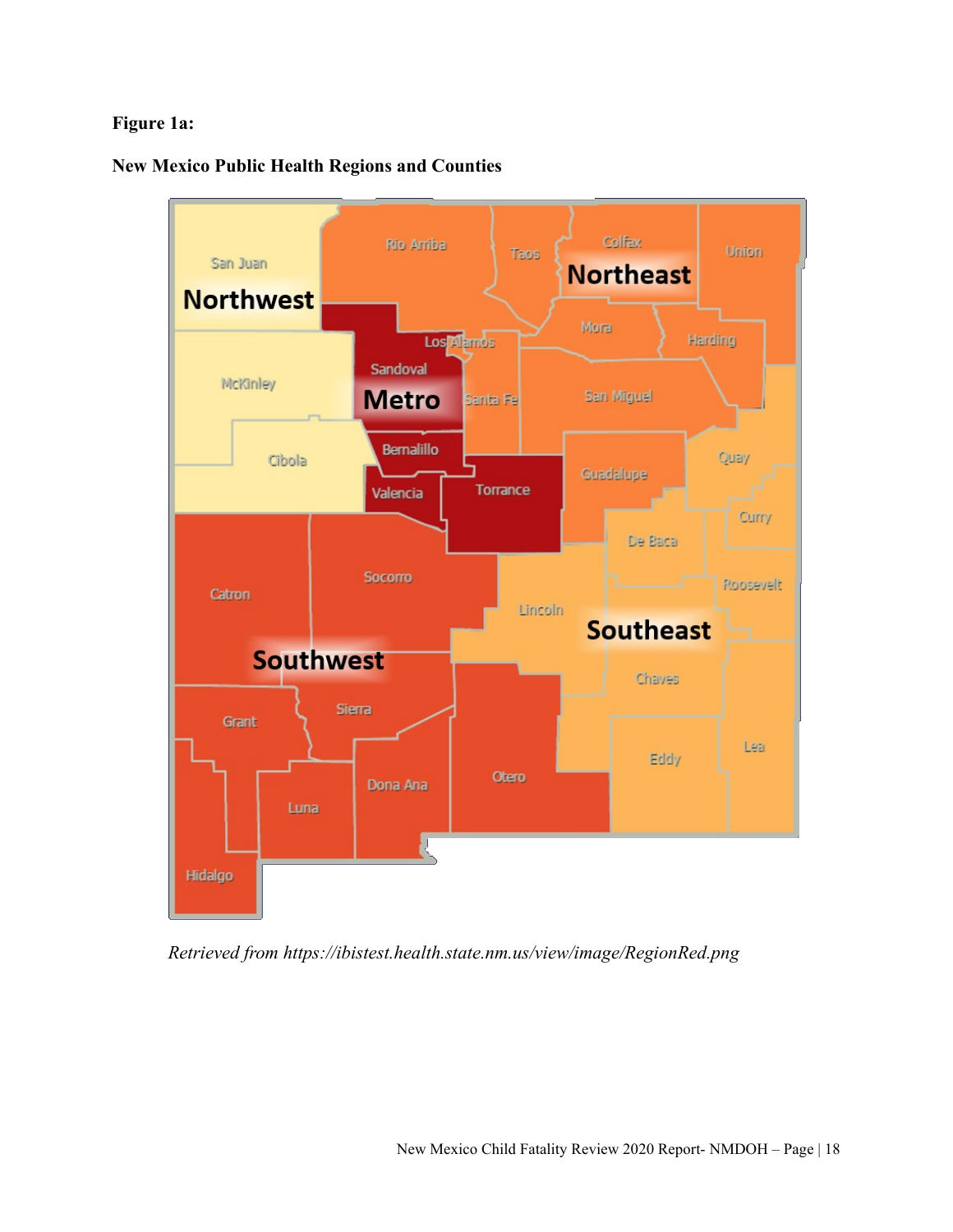## **Table 2:**

#### **Manner of death\* (n=180)**

| Accident<br>(Unintentional) | 63  |
|-----------------------------|-----|
| Suicide                     | 61  |
| Undetermined                | 25  |
| Homicide                    | 21  |
| Other                       | 10  |
| Total                       | 180 |

*\* The manner of death is determined by a pathologist based on the circumstances that resulted in the death and is listed on the death certificate. The categories are accident, suicide, homicide, undetermined, pending, or natural. Typically, deaths classified as natural are not reviewed by NM-CFR. Occasionally NM-CFR conducts a review of a natural manner of death case. Definitions from OMI 2020 Annual Report can be found on page 14 of this report.* 

Approximately one-third of the child deaths were accidents, and another third were

suicides according to categories listed on death certificates. Just over ten percent of the child

deaths were classified as homicides. Classifications of undetermined and other may have resulted

from injuries described in the Cause of Death Table 3.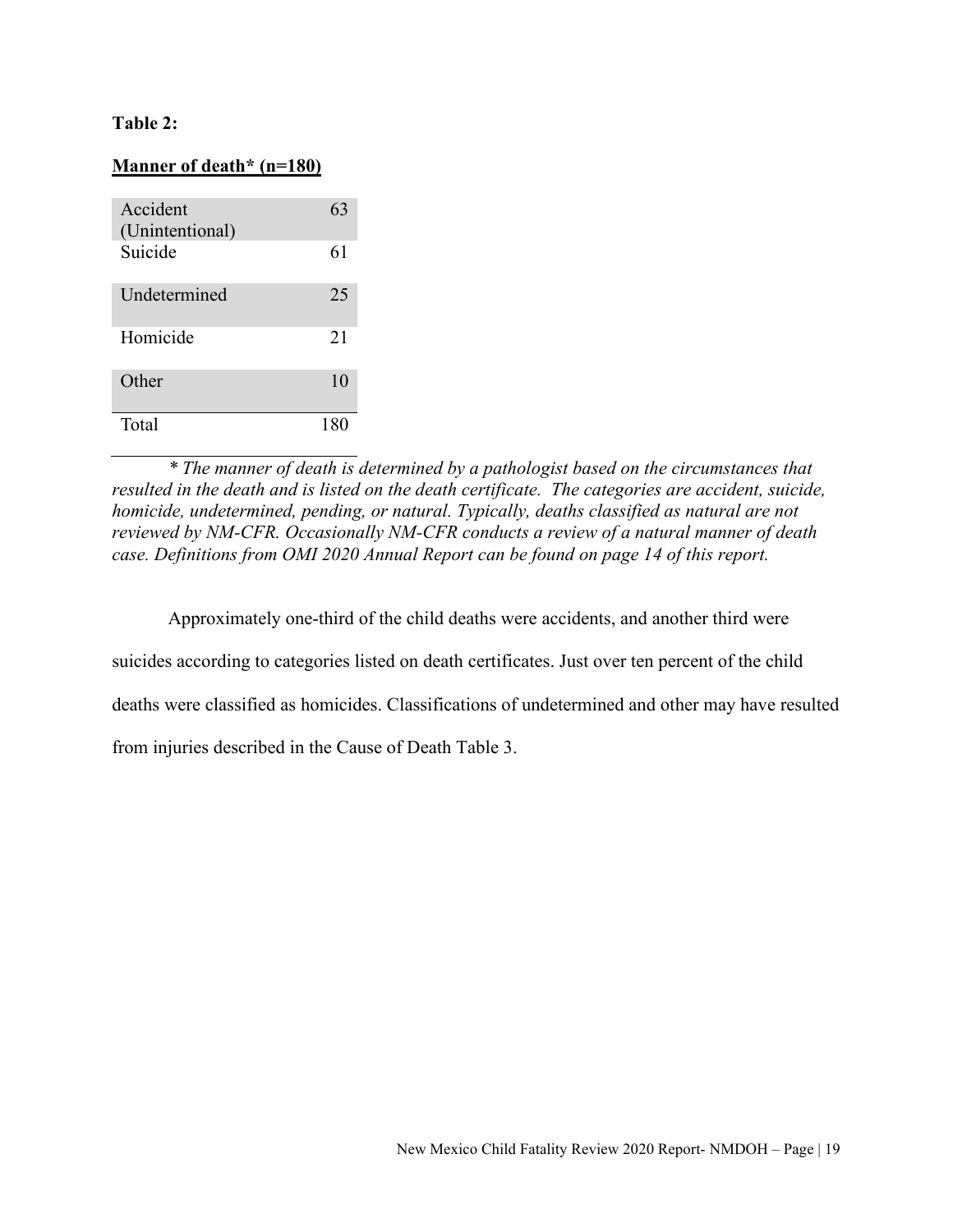## **Table 3:**

## **Cause of Death\* (n=180)**

| Other                                     | 1  |
|-------------------------------------------|----|
| Undetermined                              | 1  |
| Fire, burn, or electrocution              | 5  |
| Drowning                                  | 7  |
| Fall or crush                             | 11 |
| Unintentional asphyxia                    | 13 |
| Poisoning, overdoes or acute intoxication | 13 |
| Motor vehicle and other transport         | 24 |
| No apparent external injury               | 33 |
| Assault, weapon, or person's body part    | 72 |
| 180<br>Total                              |    |

*\*Cause of death, unlike manner of death, is the type of injury that led to the death and includes a wide range of specific injuries. The definitions from OMI 2020 Annual Report can be found on page 11 of this report.*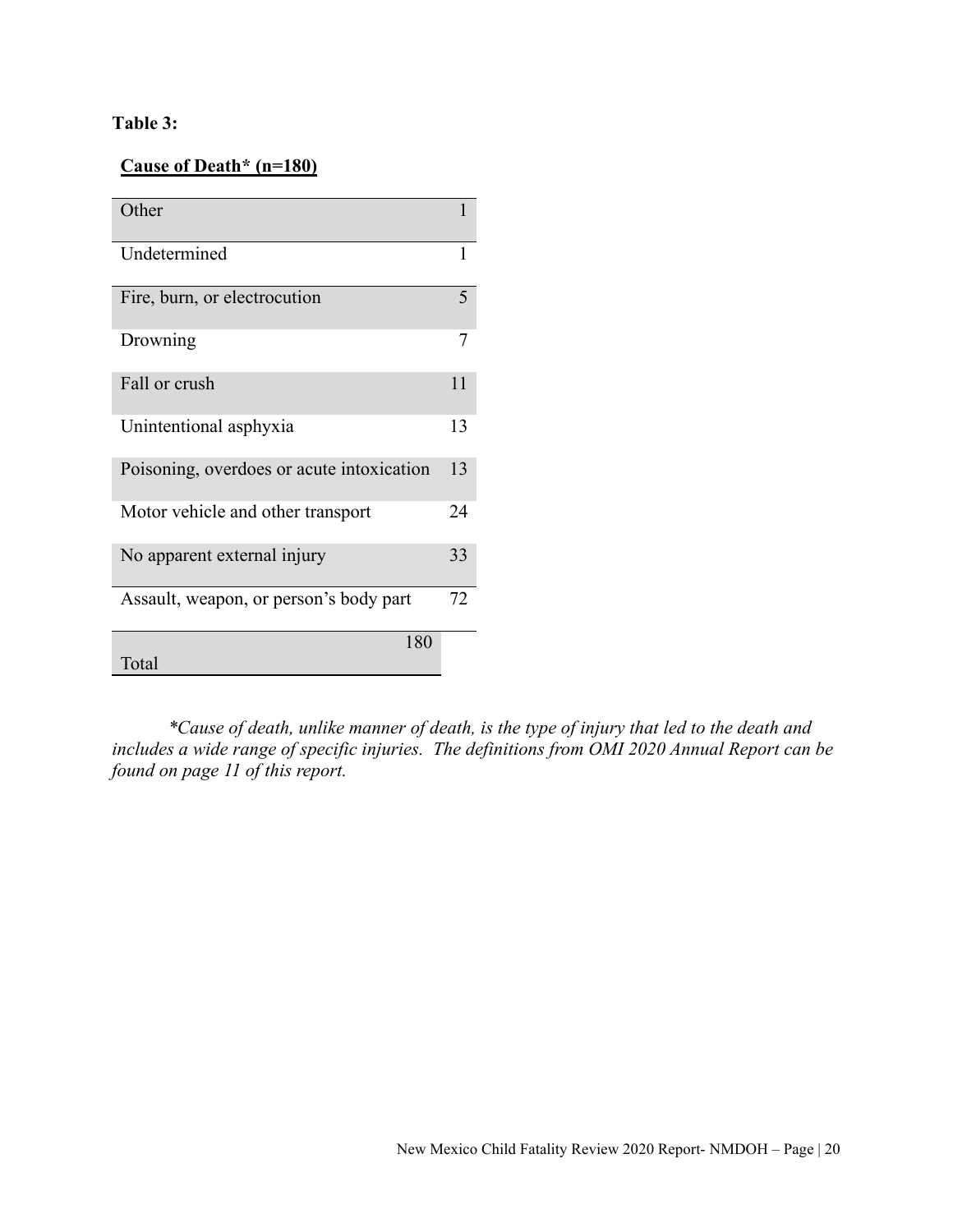#### **Table 3a:**

#### **Type of weapon (assault, weapon, or persons body part) (n=72)**

| Person's body part | Ÿ  |
|--------------------|----|
| Rope               | 20 |
| Firearm            | 32 |
| Other              | 11 |
|                    | 72 |
| Total              |    |

Most external injuries involved in child deaths were related to assault, weapon, or 'person's body part'. The type of weapon used in about half of these deaths was a firearm, while another 27 percent used a rope. The term "person's body part" is used to describe injuries caused either intentionally when an individual uses their hands and feet to beat or kick a child, or accidentally when an individual's body or limb suffocates an infant during sleep. About half of the child suicides in New Mexico are caused by some type of rope ("Rope" is the term used for all types of ligatures including belts, ties, sheets. and pet leashes), while the other half involve firearms.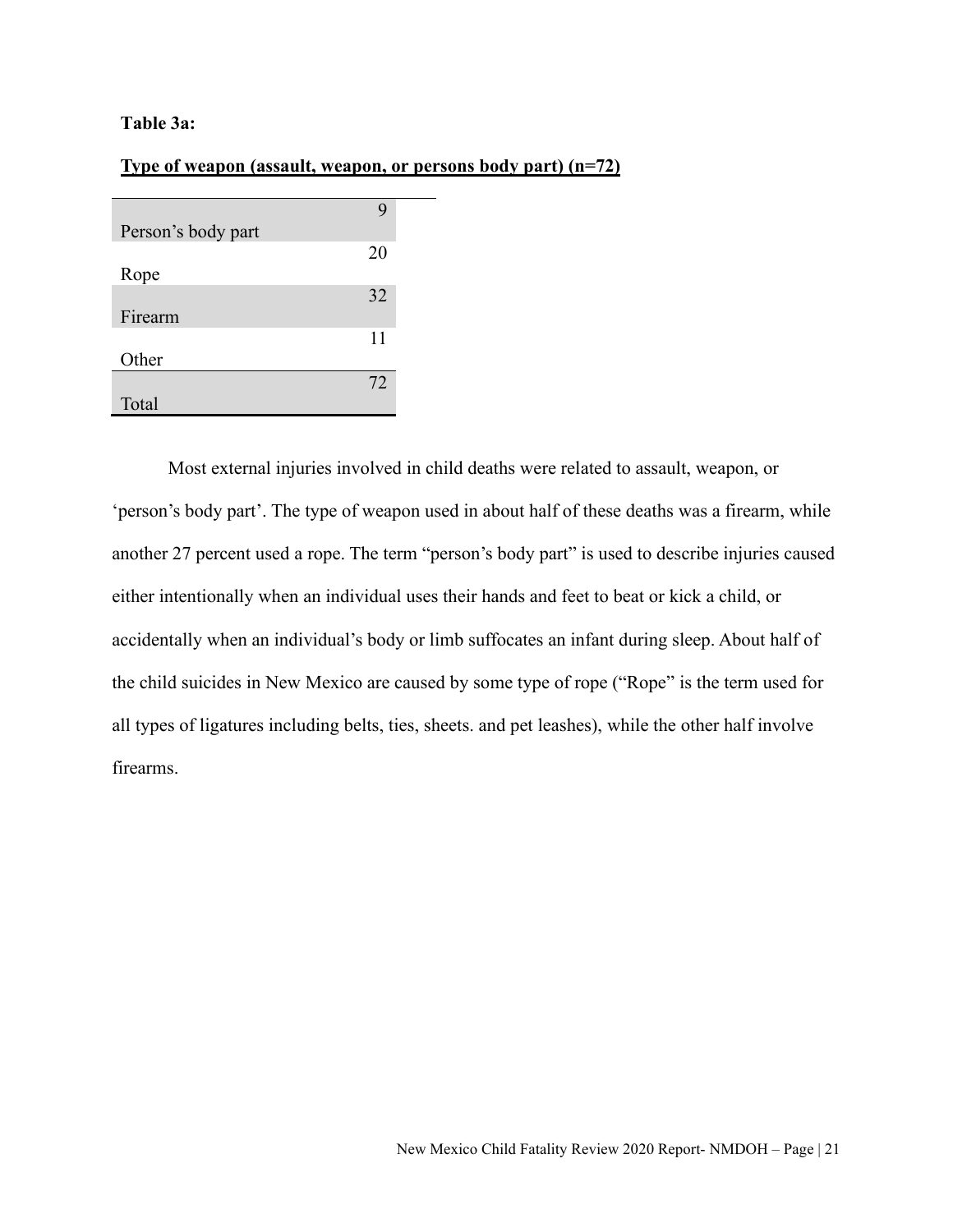## **Table 3b:**

## **Cause / Type of Fatal Childhood Injuries by Age Group (n=180)**

|                                        | $\leq 1$ | $1-4$        | $5-9$ | $10-14$ | $15-17$ | <b>Total</b>   |
|----------------------------------------|----------|--------------|-------|---------|---------|----------------|
|                                        | year     | <b>vears</b> | vears | vears   | years   |                |
| Fire, burn, electrocution, or other    | **       | **           | **    | $**$    | $**$    | $\overline{7}$ |
| Drowning                               | $**$     | 6            | $**$  | $**$    | $***$   | $\overline{7}$ |
| Fall or crush                          | $***$    | **           | $***$ | $**$    | 6       | 11             |
| Poisoning, overdose, or acute          |          |              |       |         |         | 13             |
| intoxication                           | $***$    | $**$         | $***$ | $**$    | 10      |                |
| Unintentional asphyxia                 | 11       | $***$        | $***$ | $**$    | $**$    | 13             |
| Motor vehicle and other motorized      |          |              |       |         |         | 24             |
| transport                              | $***$    | $**$         | 6     | 5       | 11      |                |
| Internal Causes (physiological)        | 32       | $***$        | **    | $**$    | $**$    | 33             |
| Assault, weapon, or person's body part | 6        | $**$         | $***$ | 19      | 42      | 72             |
| <b>Total</b>                           | 53       | 19           | 10    | 29      | 69      | 180            |

*Note*: *\*\* The estimate has been suppressed based on the New Mexico Rule for Small Numbers and Public Data Release, see appendix. NM Indicator Based Indicator System [\(https://ibis.health.state.nm.us/view/docs/Standards/NMSmallNumbersRule2006.pdf\)](https://ibis.health.state.nm.us/view/docs/Standards/NMSmallNumbersRule2006.pdf)* 

Certain types of fatal childhood injuries result in death at significantly different ages.

Infants (birth to one year old) are disposed to three causes including: physiological internal causes (or unknown/unseen causes), unintentional asphyxia, and death caused by an assault, weapon, or person's body part. Deaths of children ages one to four years were fewer in number and scattered among all causes. Motor vehicle-related fatality was the most common cause of death for children ages five to nine years old. Although the total number of child deaths caused by motor vehicles is very similar for the next age group of ten to 14 years old, the leading cause of death for this age jumps significantly in the category of assault, weapon, or person's body part.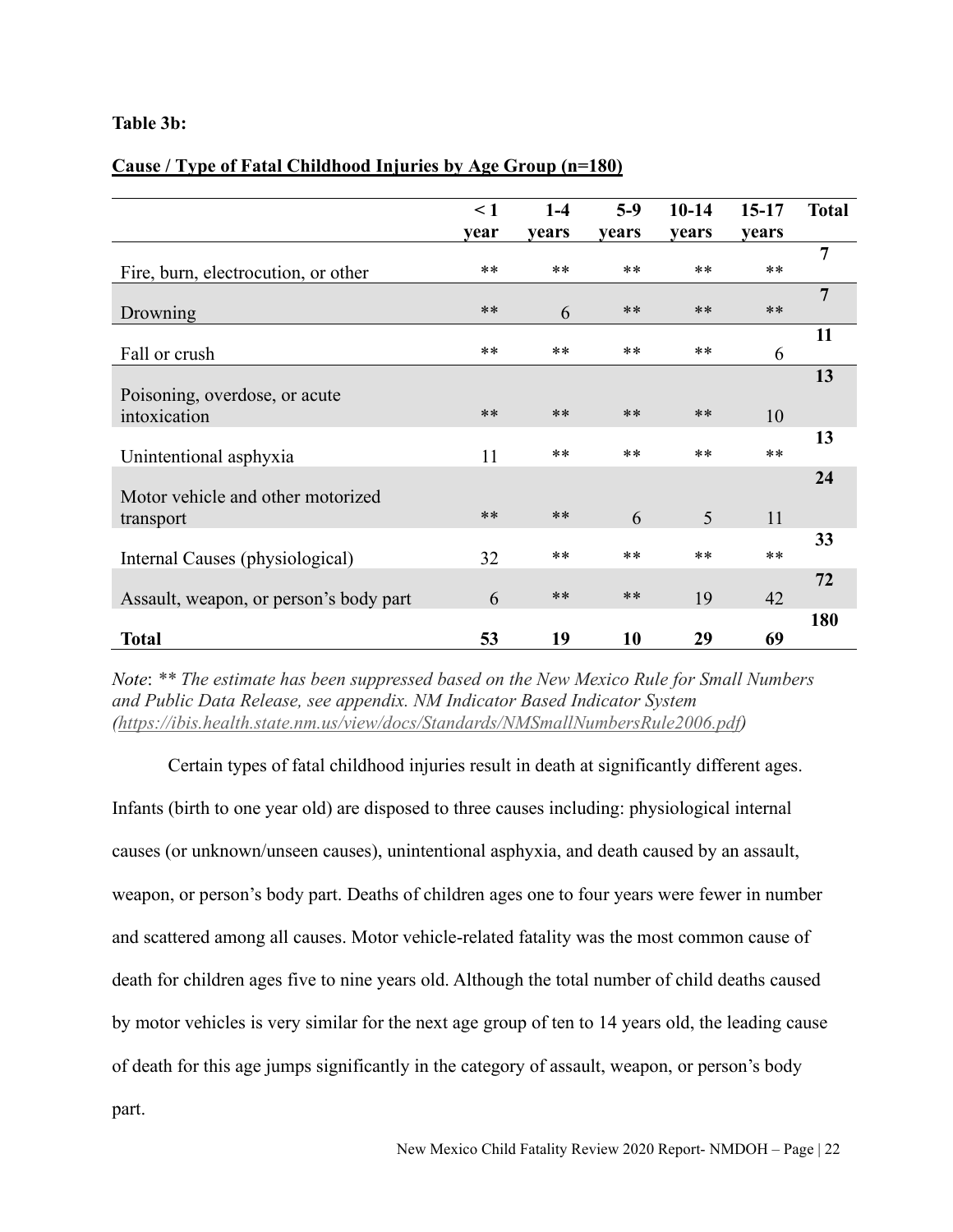## **Table 4:**

## **Demographics of All Child Deaths (n=180)**

| <b>Demographics</b>               | <b>Number</b> | Percent |
|-----------------------------------|---------------|---------|
| Gender                            |               |         |
| Male                              | 116           | 64%     |
| Female                            | 64            | 36%     |
| <b>Age Group</b>                  |               |         |
| Infant $(< 1$ year)               | 53            | 29%     |
| $1 - 4$ years                     | 19            | 11%     |
| $5 - 9$ years                     | 10            | 6%      |
| $10 - 14$ years                   | 29            | 16%     |
| 15 - 17 years                     | 69            | 38%     |
| <b>Race and Ethnicity</b>         |               |         |
| Hispanic (All Races)              | 77            | 43%     |
| White                             | 63            | 35%     |
| <b>Black or African American</b>  | 8             | 4%      |
| American Indian or Alaskan Native | 29            | 16%     |
| Asian or Pacific Islander         | 3             | $2\%$   |
| <b>Health Region</b>              |               |         |
| Northwest                         | 31            | 17%     |
| Northeast                         | 27            | 15%     |
| Metro                             | 73            | 41%     |
| Southwest                         | 21            | 12%     |
| Southeast                         | 28            | 16%     |

Of the 180 deaths reviewed by NM-CFR during 2018-2019, regardless of the date of death, males were approximately two-thirds of the decedents (n=116), while females were about one-third (n=64). Boys died at nearly twice the rate of girls.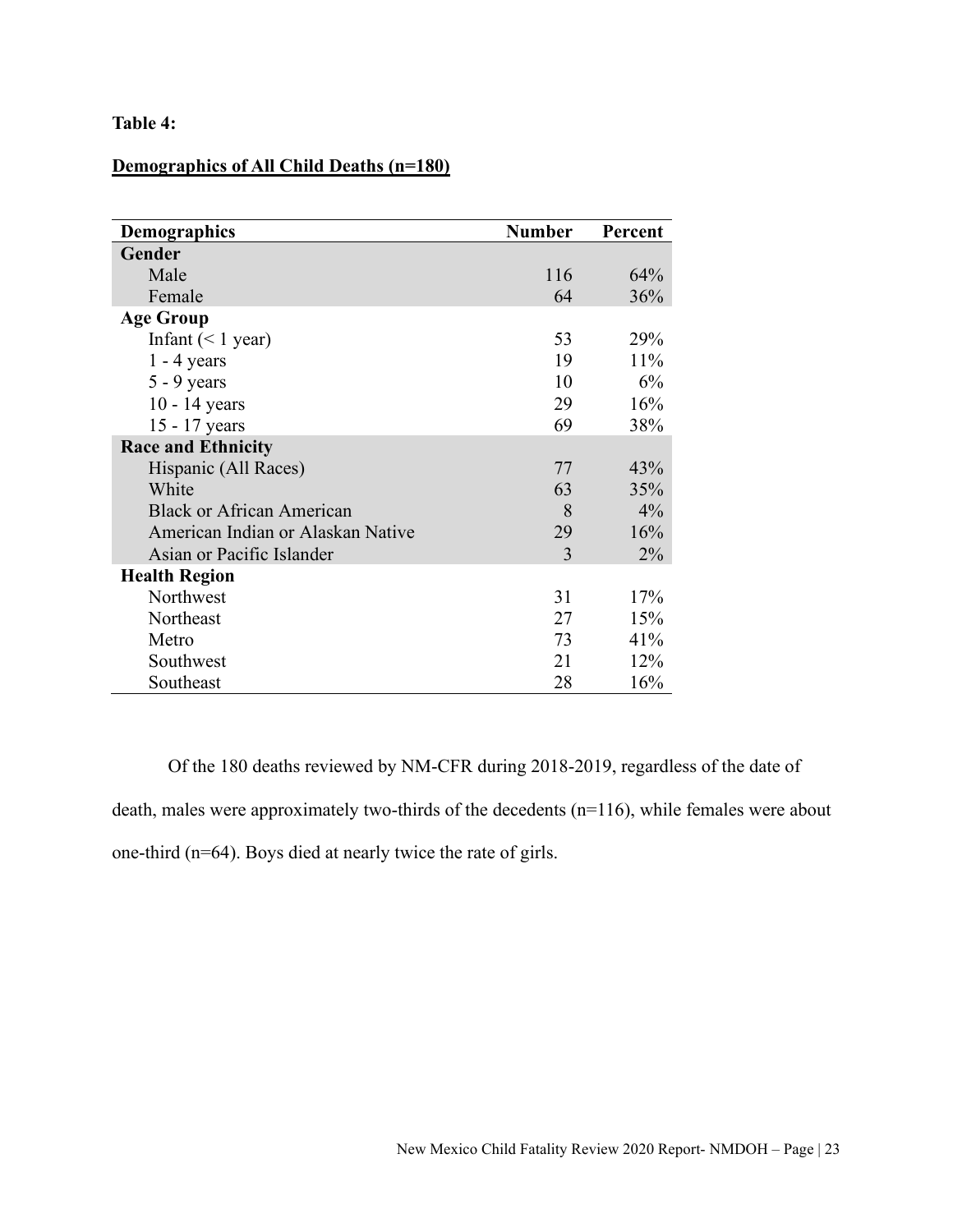## **Table 5:**

## **Unintentional / Accidental Child Deaths (n=53)**

| Demographic               |                                   | <b>Number</b> | Percent |
|---------------------------|-----------------------------------|---------------|---------|
| Gender                    |                                   |               |         |
|                           | Male                              | 36            | 68%     |
|                           | Female                            | 17            | 32%     |
| <b>Age Group</b>          |                                   |               |         |
|                           | Infant - 4 years                  | 18            | 34%     |
|                           | $5 - 9$ years                     | 8             | 15%     |
|                           | $10 - 14$ years                   | 7             | 13%     |
|                           | 15 - 17 years                     | 20            | 38%     |
| <b>Race and Ethnicity</b> |                                   |               |         |
|                           | Hispanic (All Races)              | 20            | 38%     |
|                           | White                             | 22            | 42%     |
|                           | American Indian or Alaskan Native | 8             | 15%     |
|                           | Other                             | 3             | 6%      |
| <b>Health Region</b>      |                                   |               |         |
|                           | Northwest                         | 10            | 19%     |
|                           | Northeast                         | 9             | 17%     |
|                           | Metro                             | 21            | 40%     |
|                           | Southwest                         | 6             | 11%     |
|                           | Southeast                         |               | 13%     |

Of the 53 unintentional/accidental child deaths, decedents were predominantly male (68%), were mainly infants aged up to four-years old (34%) or in their late teenage years (38%). Most were White (42%) and Hispanic (38%) and residing in the Metro Public Health region  $(40\%)$ .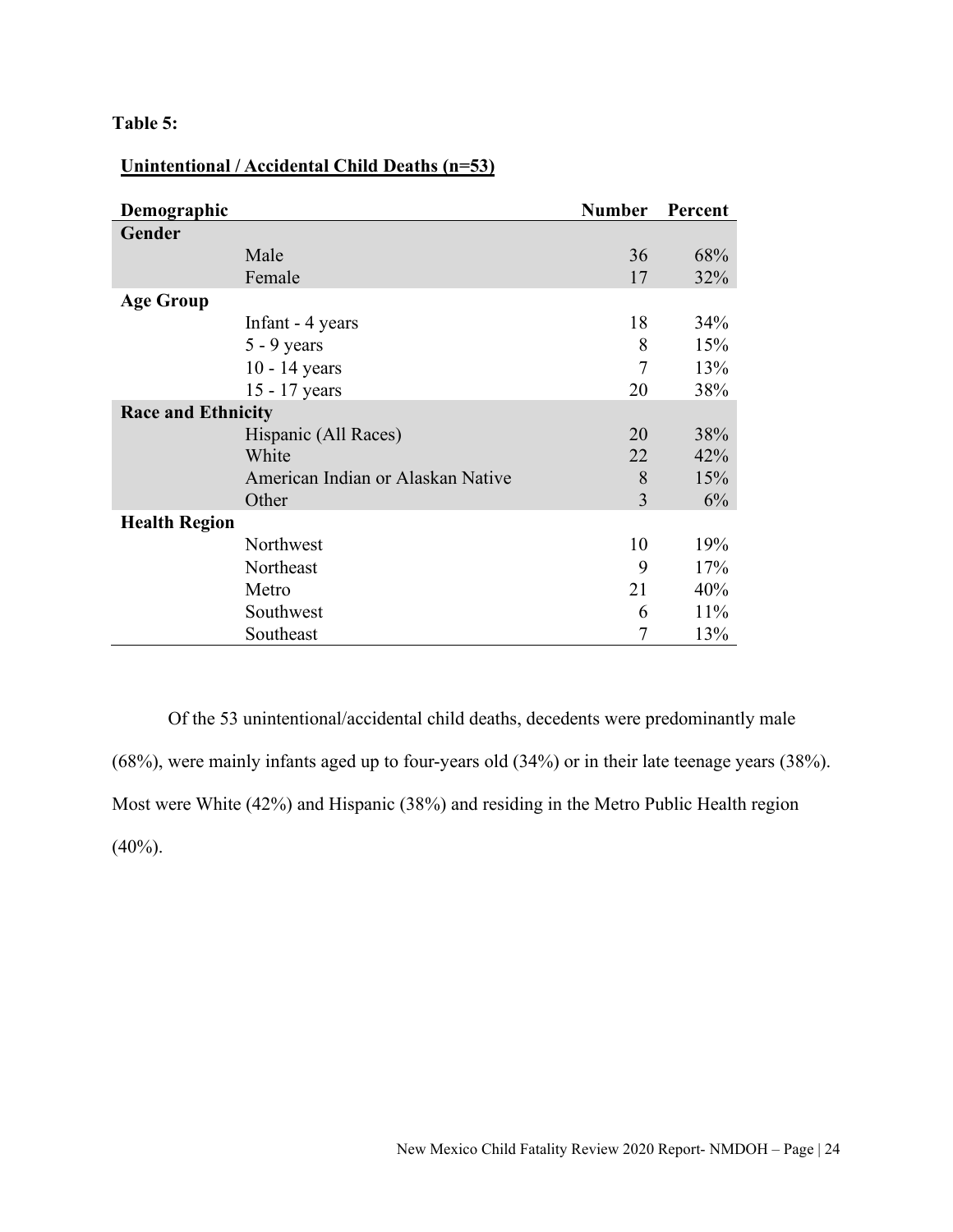## **Table 5a**

| Demographic               |                         | <b>Number</b> | Percent |
|---------------------------|-------------------------|---------------|---------|
| Gender                    |                         |               |         |
|                           | Male                    | 19            | 79%     |
|                           | Female                  | 5             | 21%     |
| <b>Age Group</b>          |                         |               |         |
|                           | $0 - 9$ years           | 8             | 33%     |
|                           | $10 - 14$ years         | 5             | 21%     |
|                           | 15 - 17 years           | 11            | 46%     |
| <b>Race and Ethnicity</b> |                         |               |         |
|                           | Hispanic (All Races)    | 9             | 38%     |
|                           | White                   | 10            | 41%     |
|                           | Other                   | 5             | 21%     |
| <b>Health Region</b>      |                         |               |         |
|                           | Northwest and Northeast | 7             | 30%     |
|                           | Metro                   | 11            | 45%     |
|                           | Southwest and Southeast | 6             | 25%     |

## **Motor Vehicle and Other Transport-related Child Deaths (n=24)**

Of the 24 motor-vehicle and other transport-related child deaths, more than three in four were males (70%) and nearly half were in their late teenage years (46%). Although many of these deaths occurred in the Metro Public Heath region (45%), more than half of them occurred in the other public health regions (55%).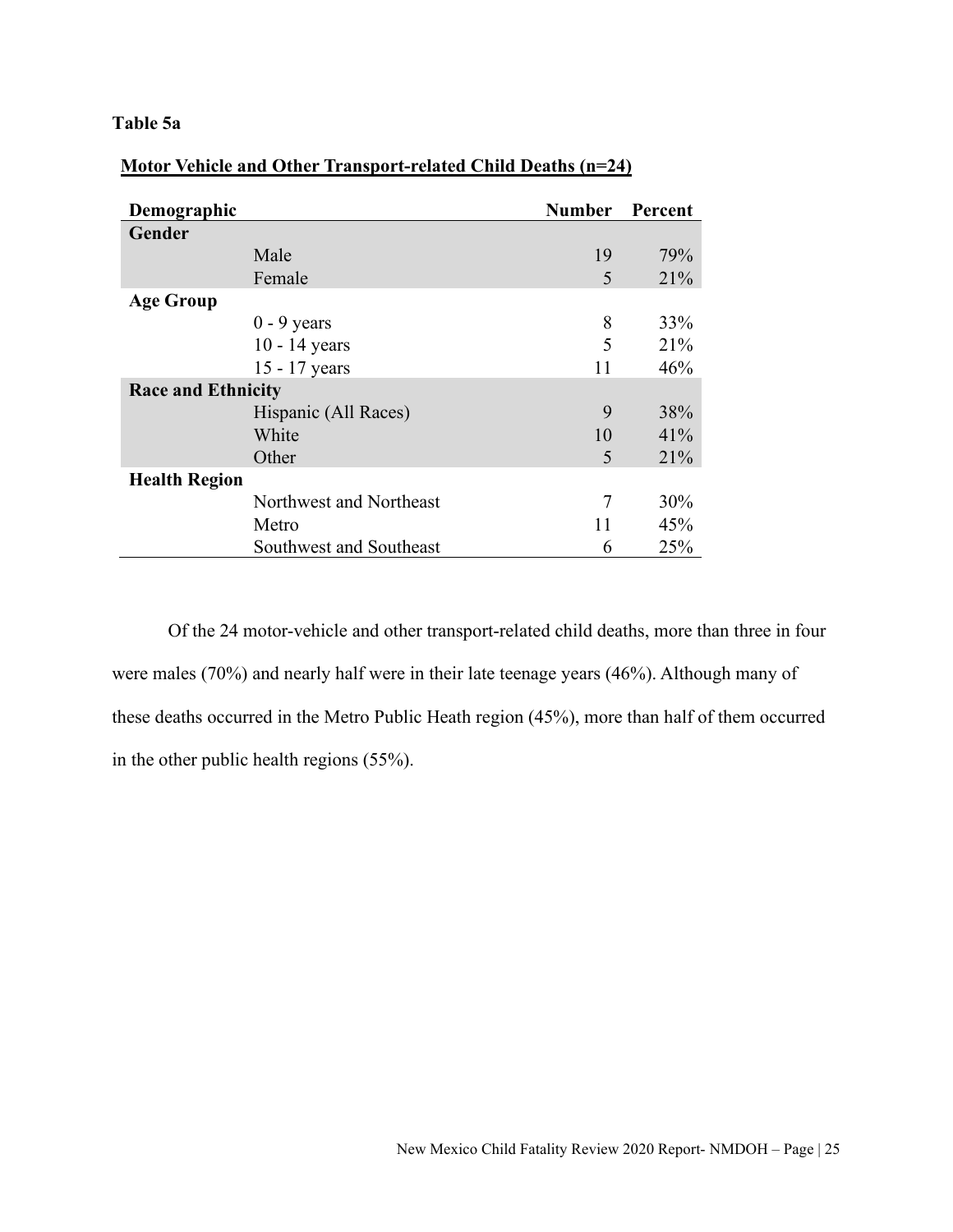#### **Figure 5b**



#### **Safety Restraint (Seatbelt) Use in Motor Vehicle Child Deaths (n=20)**

Of the 20 motor vehicle child deaths where the deceased was a driver or passenger, roughly a third of the decedents (35%) were properly using seatbelts. Sixty-five percent were not properly using seatbelts. In one-third of the child deaths, the seatbelts were present (available in the vehicle) but not used, in 20% of the deaths, seatbelts were not available yet were needed, and in 10% of the deaths, seatbelts were not used properly.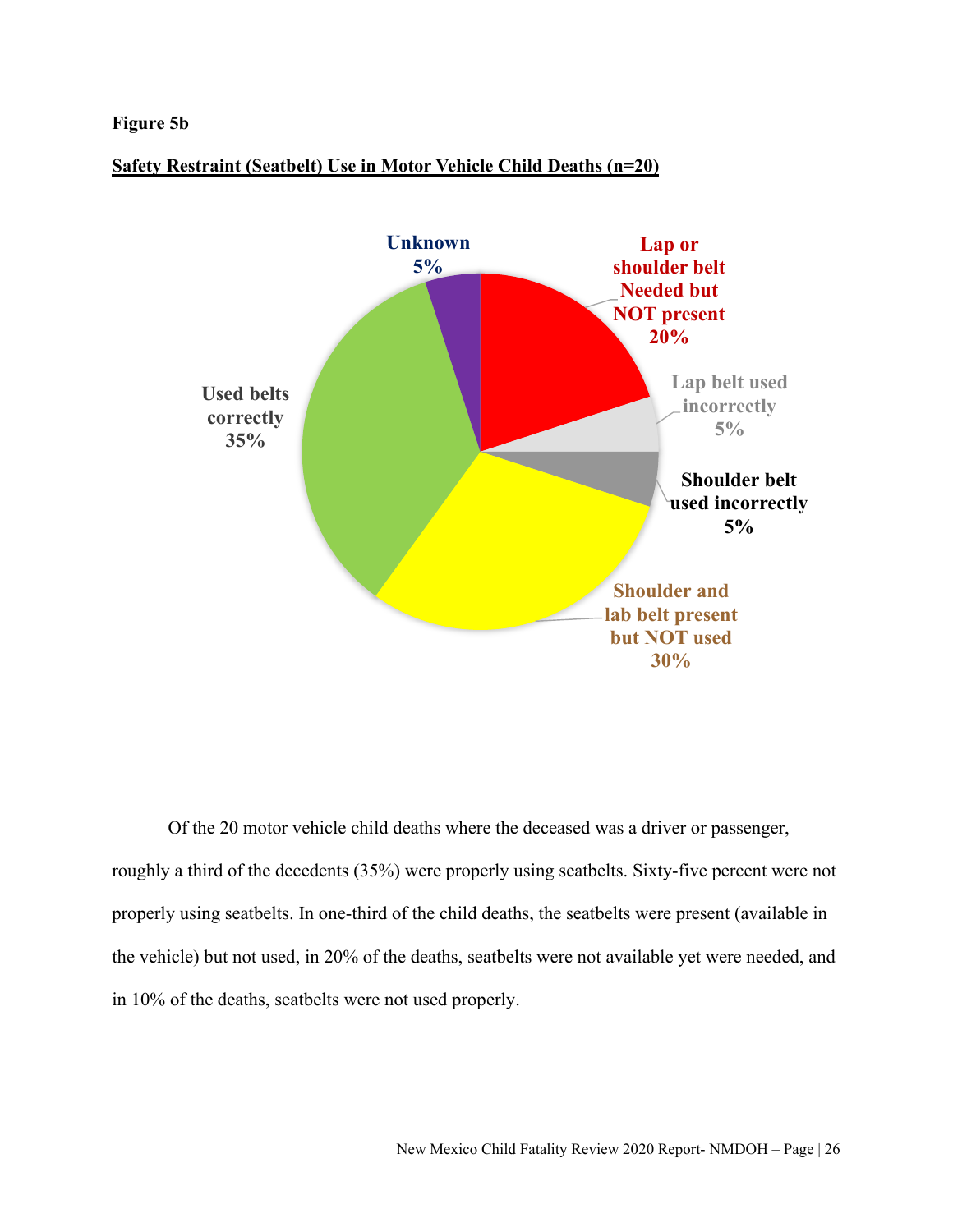#### **Table 6**

| Demographic               |                                        | <b>Number</b> | Percent |
|---------------------------|----------------------------------------|---------------|---------|
| Gender                    |                                        |               |         |
|                           | Male                                   | 26            | 55%     |
|                           | Female                                 | 21            | 45%     |
| <b>Age Group</b>          |                                        |               |         |
|                           | $0 - 1$ Month                          | 14            | 30%     |
|                           | 2 - 3 Months                           | 20            | 43%     |
|                           | $4 - 6$ months                         | 5             | 11%     |
|                           | 7 months - 1 year                      | 8             | 17%     |
| <b>Race and Ethnicity</b> |                                        |               |         |
|                           | Hispanic (All Races)                   | 21            | 45%     |
|                           | White                                  | 15            | 32%     |
|                           | American Indian or Alaskan Native<br>8 |               | 17%     |
|                           | Other                                  | 3             | 6%      |
| <b>Health Region</b>      |                                        |               |         |
|                           | Northwest (NW)                         | 8             | 17%     |
|                           | Northeast (NE)                         | 4             | 9%      |
|                           | Metro                                  | 14            | 30%     |
|                           | Southwest (SW)                         | 6             | 13%     |
|                           | Southeast (SE)                         | 13            | 28%     |

## **Sudden Unexpected Infant Deaths (SUIDs) (n=47)**

Of the 47 sudden unexpected infant deaths (SUID) reviewed by the NM-CFR during 2018-2019, over two-thirds were infants under four months of age (73%). Just over 10% of the SUIDs were aged four to six months, while 17% were between seven months to one year. As for race and ethnicity, 32% of these infants were White and 45% were Hispanic. Notably, nearly one-third of these infants resided in the Southeast region (third smallest region by life birth population count) and almost one-fifth of them were in the Northwest region (second smallest region by life birth population count). These geographical locations are rural and small-metro areas of the state that lack significant infrastructure and healthcare services which are contributing risk factors to early deaths.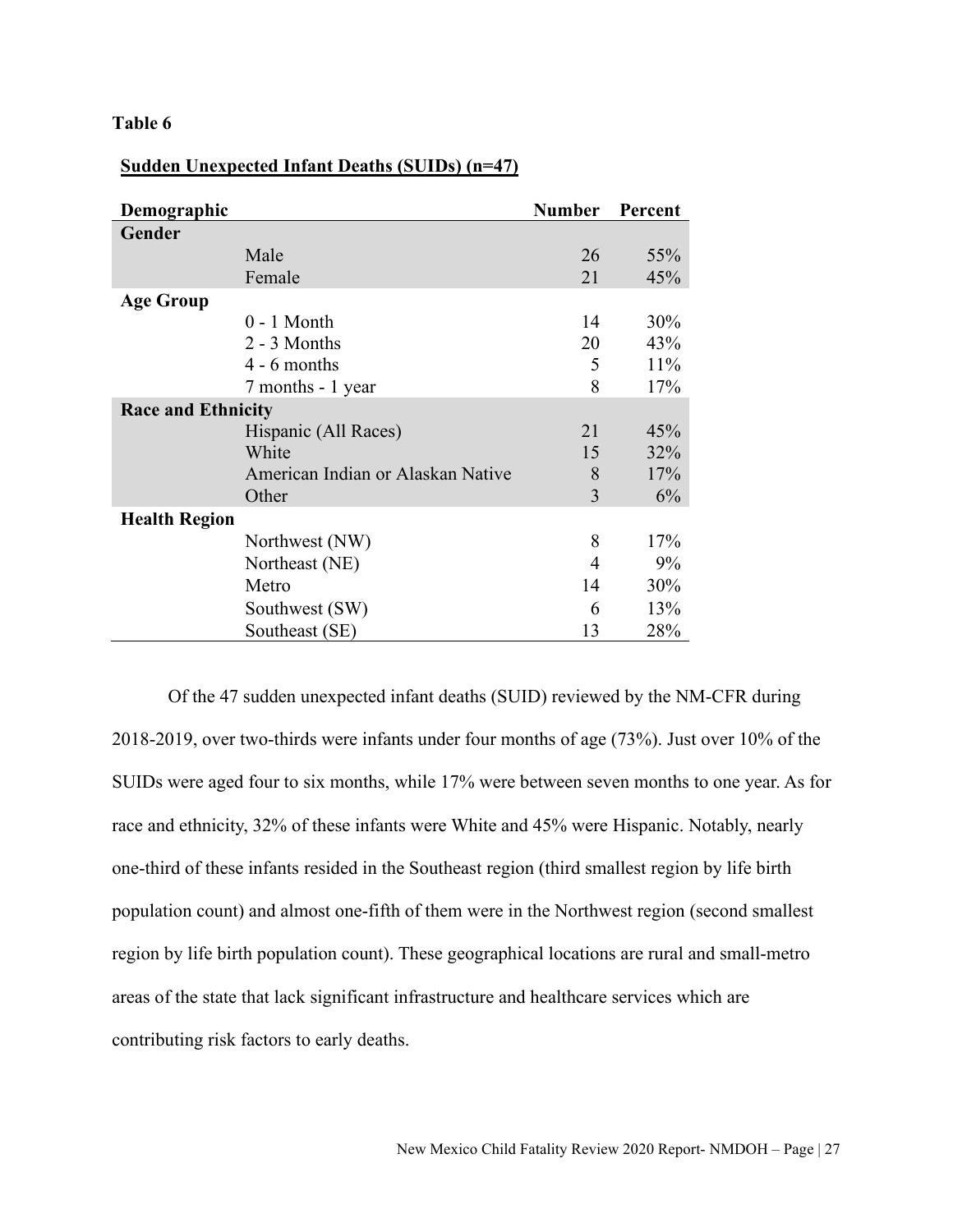#### **Table 6a**

#### **Manner of Sudden Unexpected Infant Deaths (SUIDs) (n=47)**

| <b>Manner</b> | Number |
|---------------|--------|
| Homicide      |        |
| Natural       |        |
| Accident      | 10     |
| Undetermined  |        |

Roughly half of the sudden unexpected infant deaths were classified as "undetermined" on the infant's death certificate. A manner of "undetermined" is reported by a pathologist when the cause of death remains pending and/or questionable without a clearly noticeable reason leading to the death. In some of the undetermined cases more investigations, interviews, and tests may reveal additional circumstances, while some cases remain undeterminable and are filed as such.

Ten infant deaths were classified as unintentional accidents, while five were caused by a parent or caregiver with manner of death classified as homicide. Eight cases classified as natural were reviewed by the SUID panel due to the possibility that the death was related to the sleep environment and may have been preventable.

#### **Table 6b**

#### **Method and/or Means of Sudden Unexpected Infant Deaths (n=47)**

| <b>Method/Means</b>    | Number       |
|------------------------|--------------|
| Non-Injury             | 32           |
| Unintentional asphyxia |              |
| Person's body part     | $\mathbf{z}$ |
| Undetermined/Other     |              |

Most sudden unexpected infant deaths (n=32) did not have external injuries. About one fifth of the infants died from suffocation (unintentional asphyxia).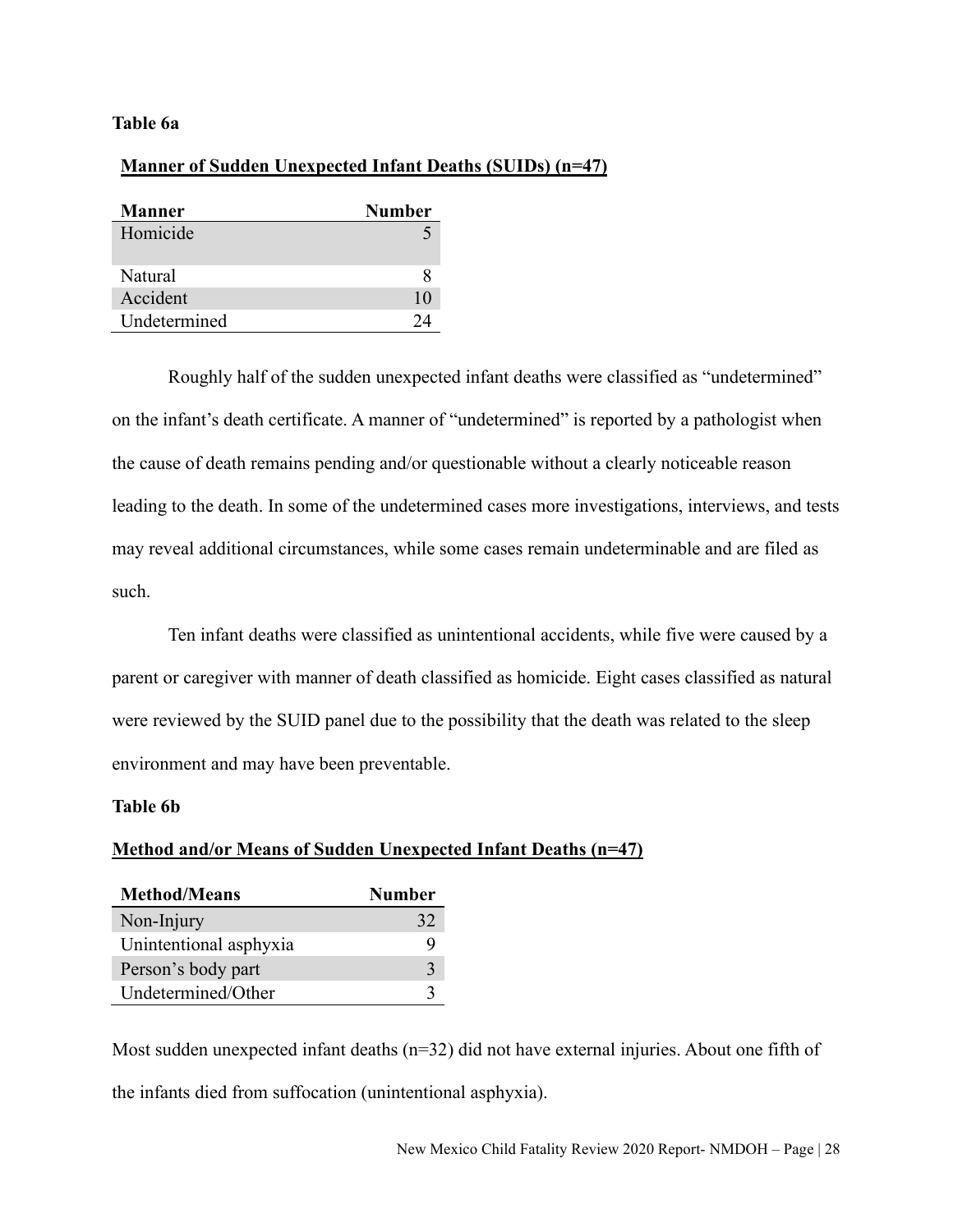## **Table 7**

**Suicide (n=61)**

| <b>Demographics</b>       |                                   | <b>Number</b> | Percent |
|---------------------------|-----------------------------------|---------------|---------|
| Gender                    |                                   |               |         |
|                           | Male                              | 43            | 70%     |
|                           | Female                            | 18            | 30%     |
| <b>Age Group</b>          |                                   |               |         |
|                           | $10 - 14$ years                   | 17            | 28%     |
|                           | 15 - 17 years                     | 43            | 70%     |
| <b>Race and Ethnicity</b> |                                   |               |         |
|                           | Hispanic (All Races)              | 23            | 38%     |
|                           | White                             | 24            | 39%     |
|                           | American Indian or Alaskan Native | 9             | 15%     |
|                           | Other                             | 5             | 8%      |
| <b>Health Region</b>      |                                   |               |         |
|                           | Northwest (NW)                    | 10            | 16%     |
|                           | Northeast (NE)                    | 11            | 18%     |
|                           | Metro                             | 28            | 46%     |
|                           | Southwest (SW)                    | 6             | 10%     |
|                           | Southeast (SE)                    | 6             | 10%     |

Nearly three in four child suicides were youth in their late teens, 43 out of 61 (70%). More than two-thirds of the decedents were male, 43 out of 61 (70%). Slightly over one third were White and another third were Hispanic. Notably, both Southern Public Health regions of the state suffered far fewer child suicides than the Metro and Northern Public Health regions.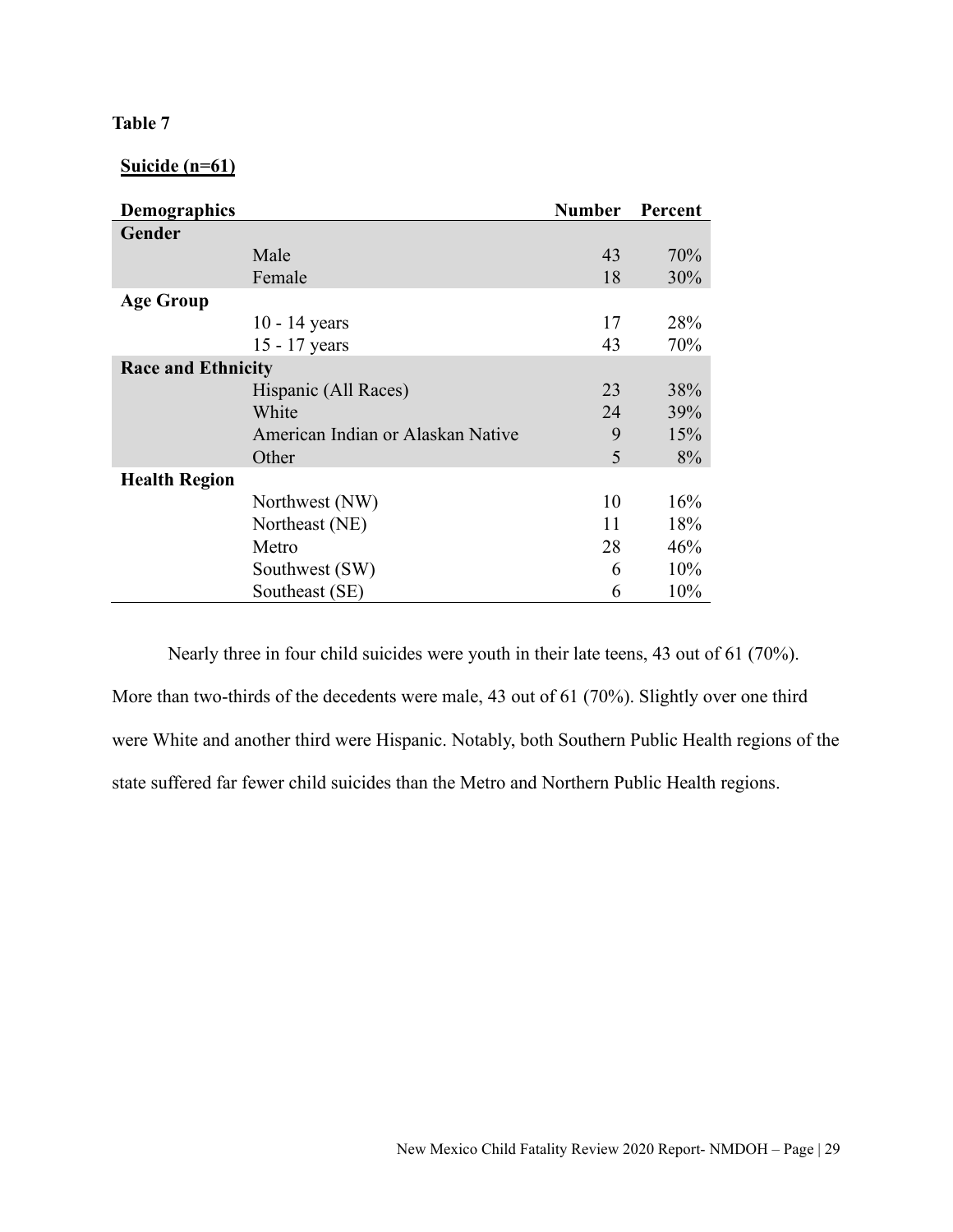## **Table 7a**

|  | Method and/or Means of Suicides (n=61) |  |
|--|----------------------------------------|--|
|  |                                        |  |

| Method/Means                               | Number Percent |     |
|--------------------------------------------|----------------|-----|
|                                            |                |     |
| Firearm                                    | 23             | 38% |
|                                            |                |     |
| Rope                                       | 20             | 33% |
|                                            |                |     |
| Fall or crush                              | 5              | 8%  |
|                                            |                |     |
| Poisoning, overdose, or acute intoxication | 3              | 5%  |
|                                            |                |     |
| Other                                      | 10             | 16% |

About one third of youth suicides involved firearms and another third involved rope. Using rope as a means for suicide is also referred to as fatal hanging caused by intentional asphyxia. There are several household items that children used to hang themselves with, including articles of clothing such as neck ties, belts and shoelaces, bed sheets, garden hoses, utility and climbing rope, and pet leashes.

Firearms are the most lethal weapon used for both suicides and homicides, whereas selfinflicted poisoning and/or drug overdosing and alcohol intoxication are not often ruled as suicides due to the reduced lethality compared to firearm use. Only a few of the youth suicides involved a child who jumped (fall or crush) from a significant height.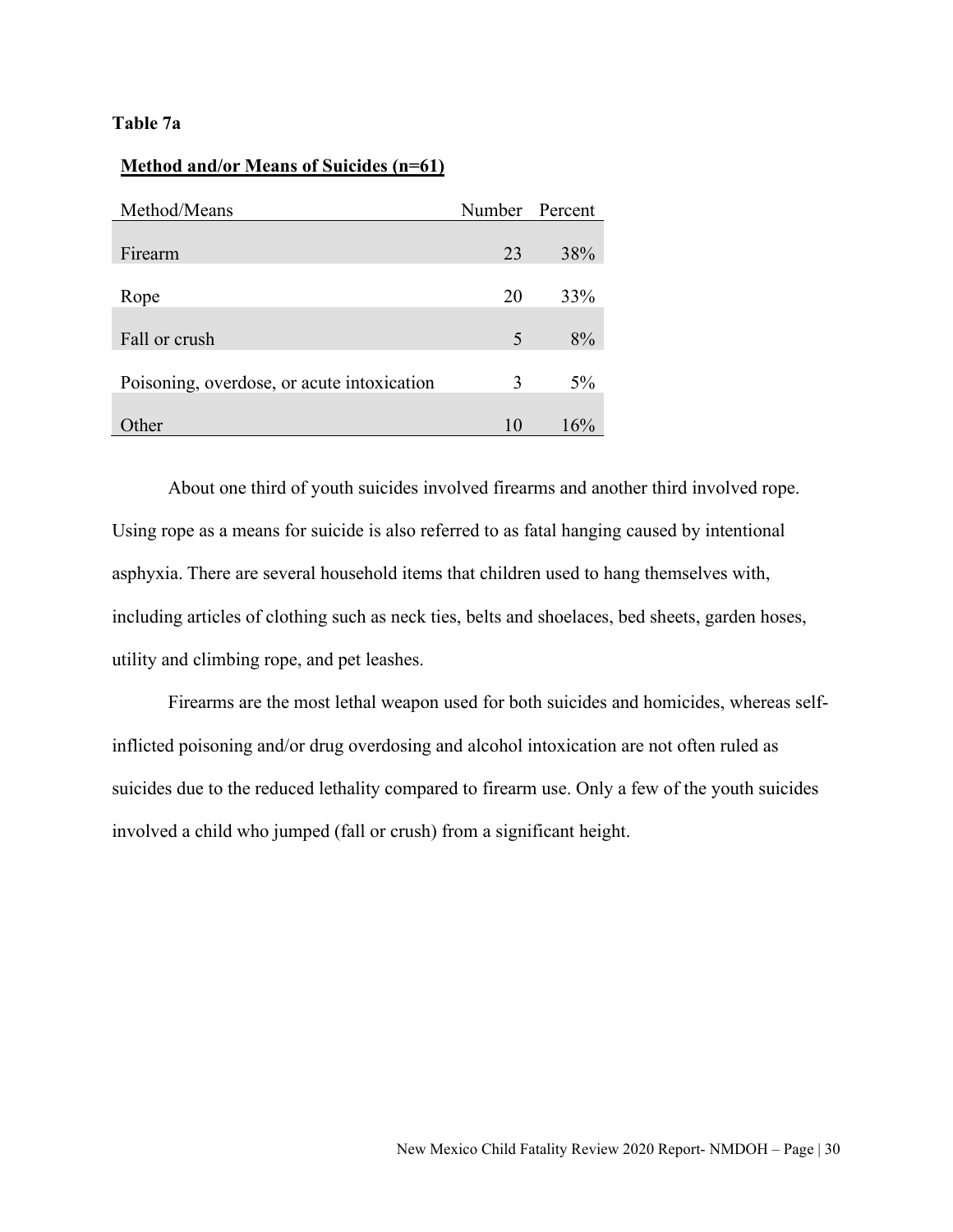## **Table 8:**

| <b>Demographics</b>       |                                   | <b>Number</b> Percent |     |
|---------------------------|-----------------------------------|-----------------------|-----|
| Gender                    |                                   |                       |     |
|                           | Male                              | 14                    | 67% |
|                           | Female                            | 7                     | 33% |
| <b>Age Group</b>          |                                   |                       |     |
|                           | Infant $(\leq)$ year)             | 7                     | 33% |
|                           | $1 - 9$ years                     | 5                     | 24% |
|                           | $10 - 14$ years                   | 5                     | 24% |
|                           | 15 - 17 years                     | 4                     | 19% |
| <b>Race and Ethnicity</b> |                                   |                       |     |
|                           | Hispanic (All Races)              | 13                    | 62% |
|                           | American Indian or Alaskan Native | 6                     | 29% |
|                           | Other                             | $\mathcal{D}_{\cdot}$ | 10% |
| <b>Health Region</b>      |                                   |                       |     |
|                           | Northwest and Northeast (NW+NE)   | 5                     | 24% |
|                           | Metro                             | 12                    | 57% |
|                           | Southwest and Southeast (SW+SE)   | 4                     | 19% |

## **Homicide, Abuse, and Neglect-Related Deaths (n=21)**

About one third of the 21 child homicides, abuse, and neglect deaths were infants (under one-year old). Most significantly, over two-thirds of these child deaths were males (67%). Male children were twice as likely to die as the result of these causes as females.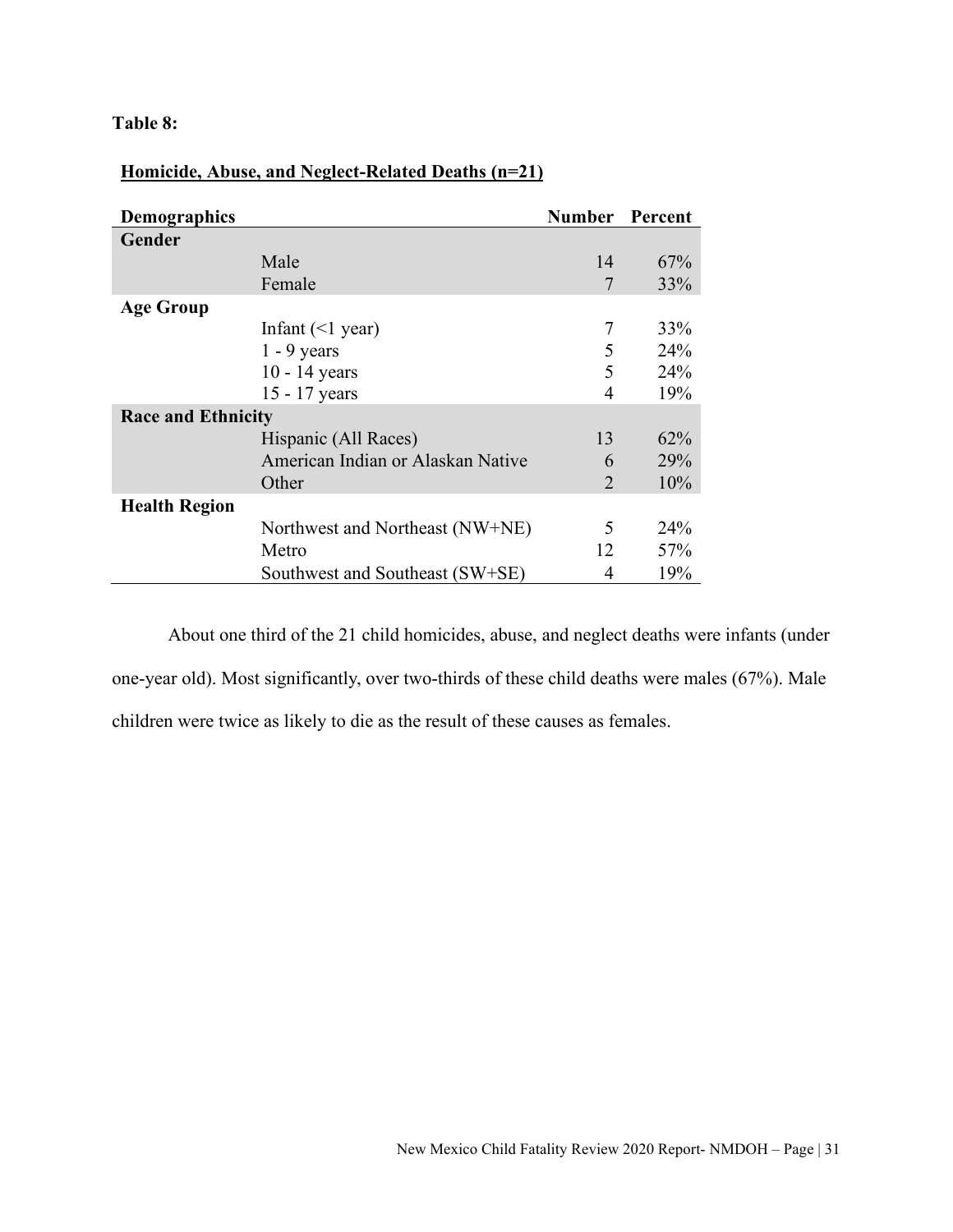#### **Table 8a:**

#### **Method and/or Means of Homicide, Abuse, and Neglect-related Deaths**

| <b>Method/Means</b> | Total |
|---------------------|-------|
| Person's body part  |       |
| Firearm             |       |
| Other/Undetermined  |       |

About one third of the 21 child homicide, abuse, and neglect deaths reviewed by the NM-CFR during 2018-2019 involved a person's body part (hitting, kicking, strangling) and another third involved a firearm according to Table 8a.

## **Conclusion**

Male children  $(n=116)$  were nearly twice as likely  $(64%)$  to be victims of preventable deaths than female children (n=64, 36%) in every manner of the injury-related deaths.

| <b>Circumstance</b>      | <b>Total</b> | <b>Male</b> |         | Female |         |
|--------------------------|--------------|-------------|---------|--------|---------|
|                          | Count        | Count       | Percent | Count  | Percent |
| Injury-related (all)     | 180          | 116         | 64%     | 64     | 36%     |
| Accidental/Unintentional | 53           | 36          | 68%     | 17     | 32%     |
| Motor vehicle            | 24           | 19          | 79%     |        | 21%     |
| Suicide                  | 61           | 43          | 70%     | 18     | 30%     |
| Homicide, Abuse/Neglect  | 21           | 14          | 67%     |        | 33%     |
| <b>SUID</b>              | 47           | 26          | 55%     | 21     | 45%     |

Of the 53 unintentional/accidental deaths, 36 of them were boys. Seventy-nine percent of the motor vehicle and other transport-related cause of child deaths were males. Almost three-fourths (70%) of youth suicide in NM were males compared to females (30%). Male children were twice as likely (67%) to die because of child abuse and neglect homicides as females (33%). However, in the deaths of children under one year of age, with a cause of death reviewed at the SUIDs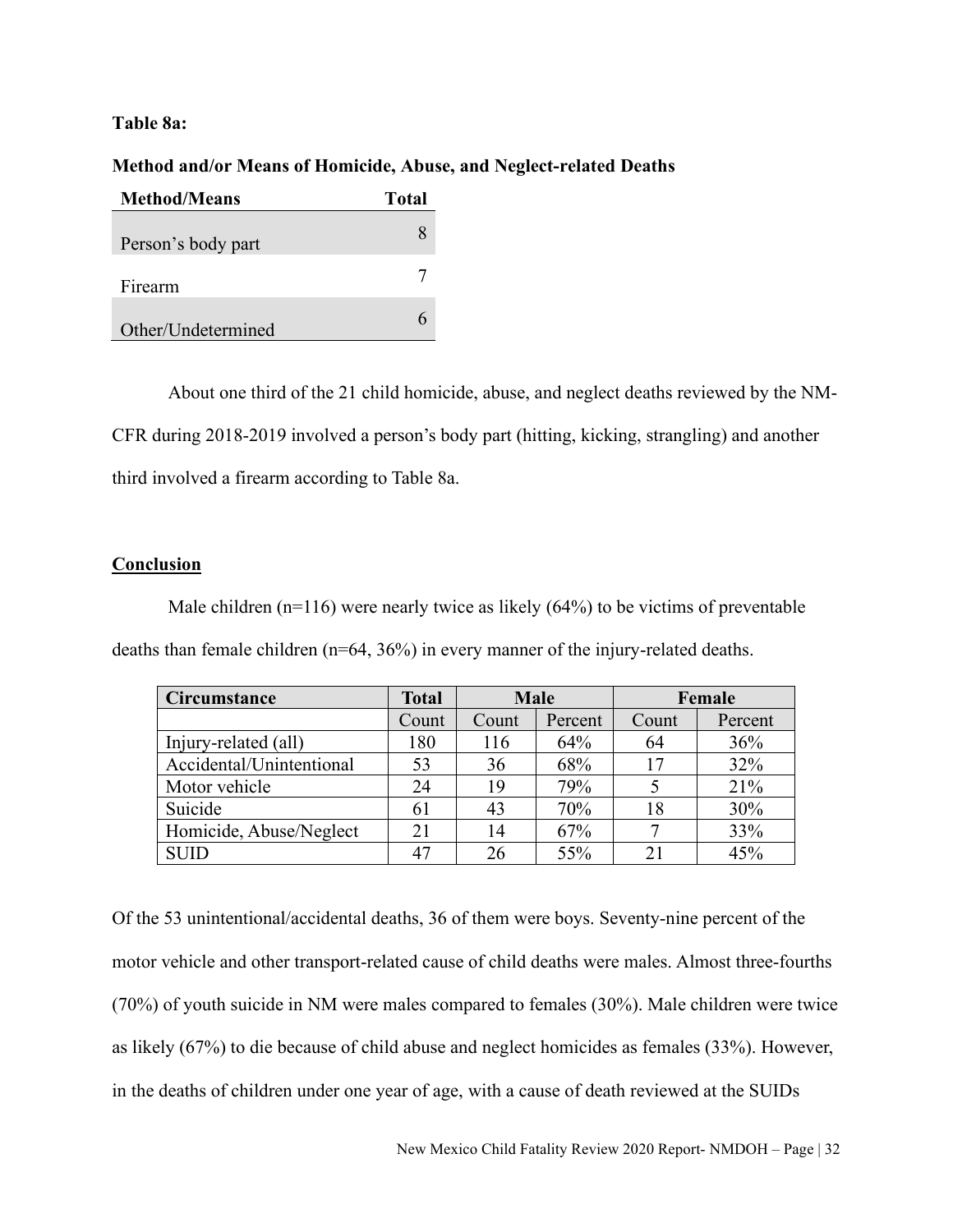panel, male infants made up close to half (55%) of the deaths compared to females (45%). Boys in NM are far more likely than their female peers to die in accidents, be murdered, or take their own lives.

In infants (birth to one years old) there were three main injury-related causes leading to death: physiological internal causes (or unknown/unseen causes), unintentional asphyxia, and death caused by an assault, weapon, or person's body part. Deaths of children ages one to four years old were scattered among all causes including accidents, homicides, and suicides, yet were fewer in number than other age groups. Motor vehicle-related fatality was the most common cause of death for children ages five to nine years old. Intentional self-harm resulting in suicide and violence resulting in homicide increase in likelihood with a child's age, compared to accidental deaths of younger children. Although the total number of child deaths caused by motor vehicles for children ages five to nine years old was very similar for ten to 14 years old, the leading cause of death for ten to 14 years old jumps significantly in the category of assault, weapon, or person's body part. Refer to Table 3b on page 22 of this report for details.

Of the 180 unique child deaths reviewed, the NM-CFR determined that 149 deaths (83%) could have been prevented. In most case reviews there was sufficient quality of data to determine whether the child's death could have been prevented. Among the deaths reviewed by the NM-CFR in 2018 and 2019, most children died in their home environments under the supervision of their biological parent(s) and on roadways regardless of supervision. Many of the supervising adults were reported as having been distracted or absent, drug or alcohol impaired, and/or impaired by disease or disability; and some of those adult supervisors had a known history of being charged with perpetrating a crime of maltreatment against a child. Firearms were the means for over one-third of youth suicides and almost all the adolescent homicides in NM.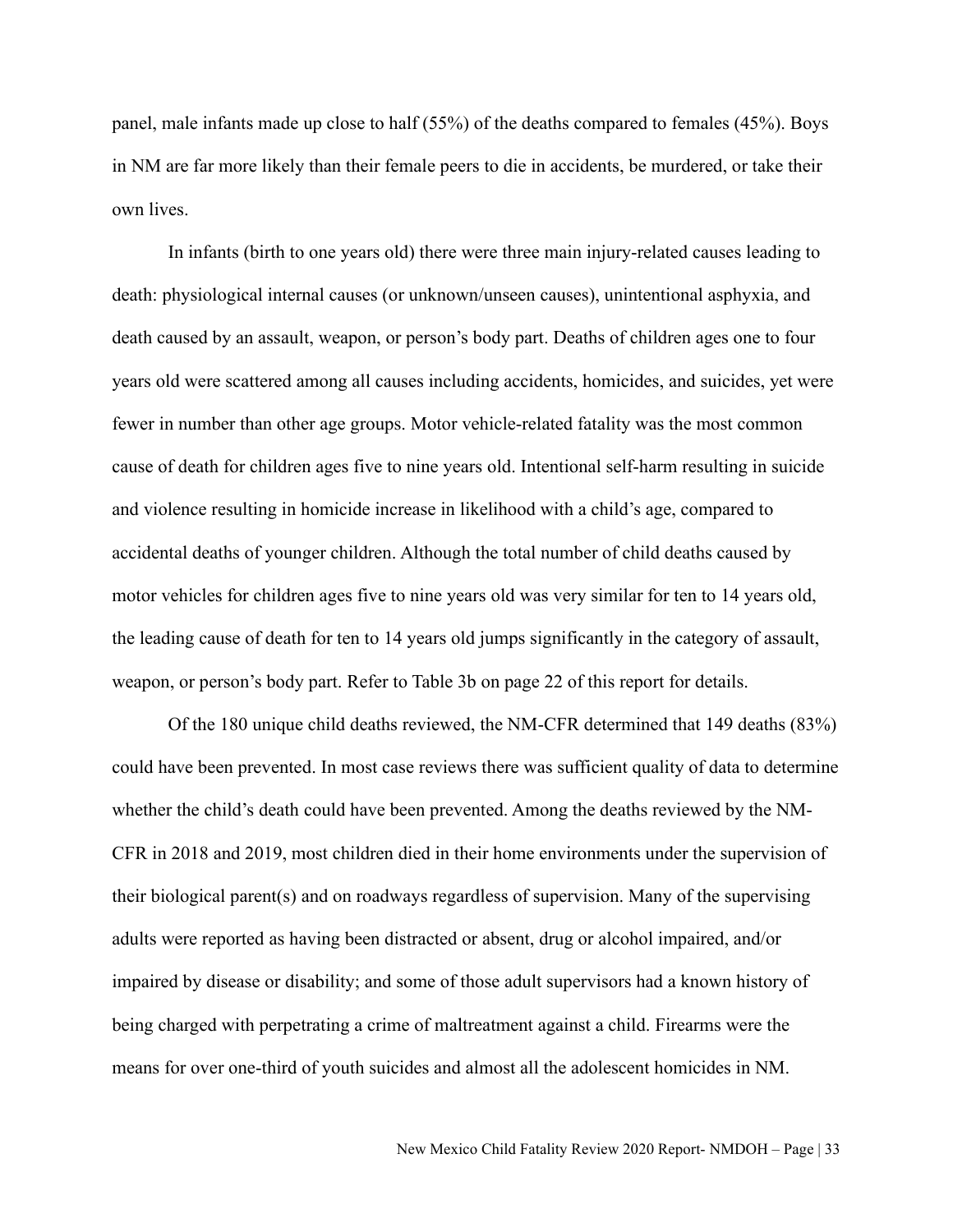Based on these findings, demographics, and circumstances, the key recommendations made by NM-CFR focus on supports to increase parent/caregiver knowledge, understanding, and use of effective supervision for children and youth; healthcare system-based provision of safesleep education/training for parents/caregivers of newborns and infants; safe driving improvement efforts and education for teens; along with recommendations to mandate training for educators and behavioral health care providers in suicide prevention strategies and counseling on reduction of access to lethal means. NM-CFR recommends interventions aimed to increase protective factors and decrease risk factors for many of the above-mentioned circumstances that will need to be appropriately tailored to specific age ranges for the different types of injuries, with an emphasis on male children.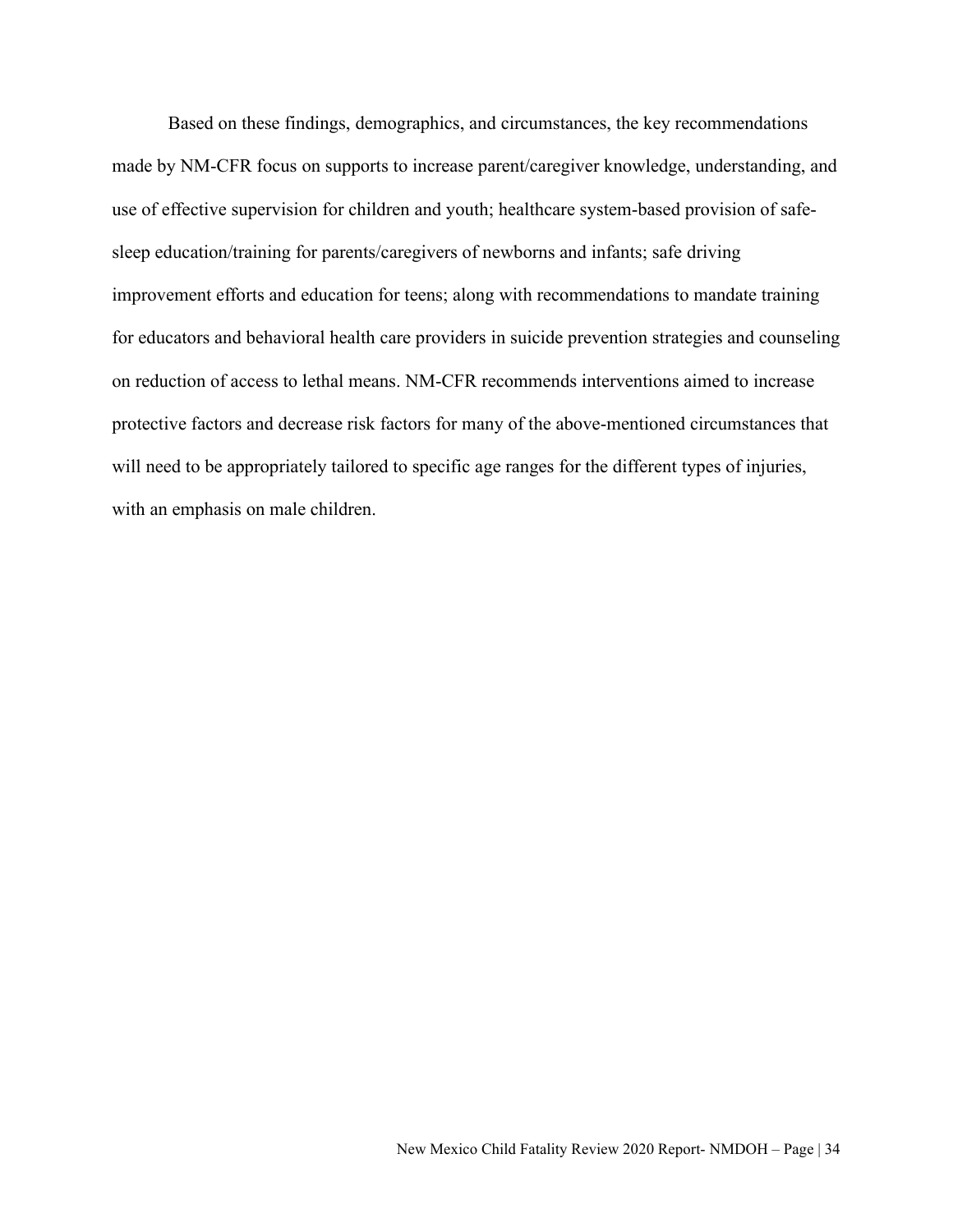## **Key Recommendations**

Based on child fatality data from reviews conducted during calendar years 2018-1029, the most common circumstances surrounding child deaths included risk factors and lack of protective factors in areas of supervision, including home safety, transportation safety, behavioral/mental health care, and access to lethal means.

The NM-CFR makes the following recommendations.

- 1. The NM Legislature should require the New Mexico Department of Health (NMDOH) to implement a licensing requirement that all hospitals and free-standing birthing centers adopt safe sleep procedures and policies that include effective provision of safe sleep education to parents and caretakers prior to discharge.
- 2. The Early Childhood Education and Care Department (ECECD) should increase statewide participation in home visiting services by:
	- a. Convening focus groups to determine if/why home visiting services are not fully utilized.
	- b. Disseminating tailored marketing campaigns designed to increase participation in home visiting services.
- 3. The NM Legislature should appropriate sufficient funding and personnel to the ECECD for provision of universal home visiting and further expansion of high-quality, affordable, and accessible childcare options to include non-traditional hours of availability for all families.
- 4. The NM Legislature should mandate suicide prevention gatekeeper training, such as QPR (Question. Persuade. Refer.) ™ or Mental Health First Aid for all personnel in state funded child-serving organizations including public schools and departments such as Public Education, ECECD, and Children, Youth and Families.
- 5. The NM Legislature should require the Regulation and Licensing Division (RLD) to require lethal means' restriction education for all youth-serving healthcare providers, behavioral/mental healthcare providers, school counselors, gatekeeper personnel, caregivers of high-risk youth, and prevention specialists.
- 6. NMDOH and the NM Department of Transportation should conduct a public safety campaign regarding transportation safety and seat belt use among teen drivers using mass media (television, radio, billboards) or small media (brochures, posters) and social media (electronic apps). The campaign could include the distribution of incentive items that encourages teens to drive safely and use safety restraints.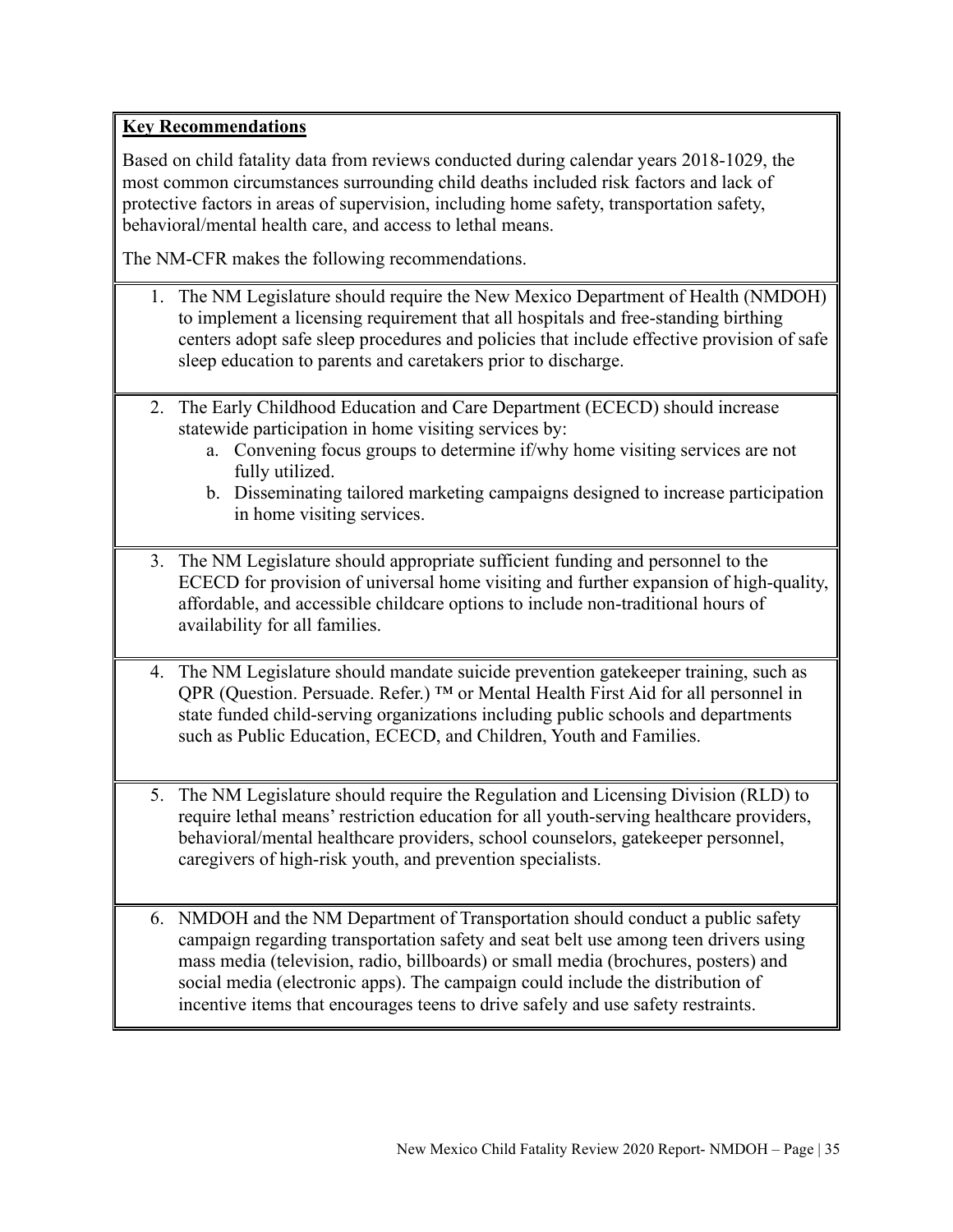#### **Acknowledgements**

NMDOH wishes to acknowledge and express appreciation to the members of the NM-CFR Child Abuse & Neglect, Sudden Unexpected Infant Death, Youth Suicide and Unintentional Injury panels who contributed their time and expertise to reduce child fatalities and childhood injury in NM. Appreciation is also extended to the NM Office of the Medical Investigator, the NM Bureau of Vital Records and Health Statistics, law enforcement agencies, hospitals, and schools across New Mexico.

**NM-CFR Panel Membership** – Panel members of the NM-CFR teams are state and local experts in diverse fields. Representation from indigenous populations is strongly sought. Guests or one-time attendees also take part on team reviews for educational purposes or specific case reviews.

| <b>Panel Participant Name</b> | Organization                                        |
|-------------------------------|-----------------------------------------------------|
| Alejandra Rebolledo Rea       | NM Children, Youth and Families Department          |
| Amy Dudewicz                  | <b>Bernalillo County Sheriff Office</b>             |
| Angela Baca                   | NM Children, Youth and Families Department          |
| Andrea Verswijver             | Christus St. Vincent Regional Medical Center        |
| Ashley Cochran                | University of NM Hospital                           |
| Ashley Garcia                 | NM Public Education Department                      |
| <b>Bella White</b>            | Breaking the Silence NM                             |
| Benny Chen                    | University of NM Hospital                           |
| <b>Brittney Primmer</b>       | University of NM Hospital                           |
| Carol Moss                    | NM Department of Health                             |
| Carla Gandara                 | Albuquerque Public Schools Police Department        |
| Christina Brigance            | NM Department of Health                             |
| Coffee Brown                  | University of NM Emergency Medical Services Academy |
| Daniel Portell                | Bernalillo County Sheriff Office                    |
| Eddie Sandoval                | Albuquerque Public Schools                          |
| <b>Edith Lewis</b>            | NM Children, Youth and Families Department          |
| Elizabeth Hamilton            | NM Children, Youth and Families Department          |
| Elvina Clark-Joe              | <b>Indian Health Service</b>                        |
| Emily Helmrich                | NM Office of the Medical Investigator               |

#### **NM-CFR 2018-2019 Panel Members**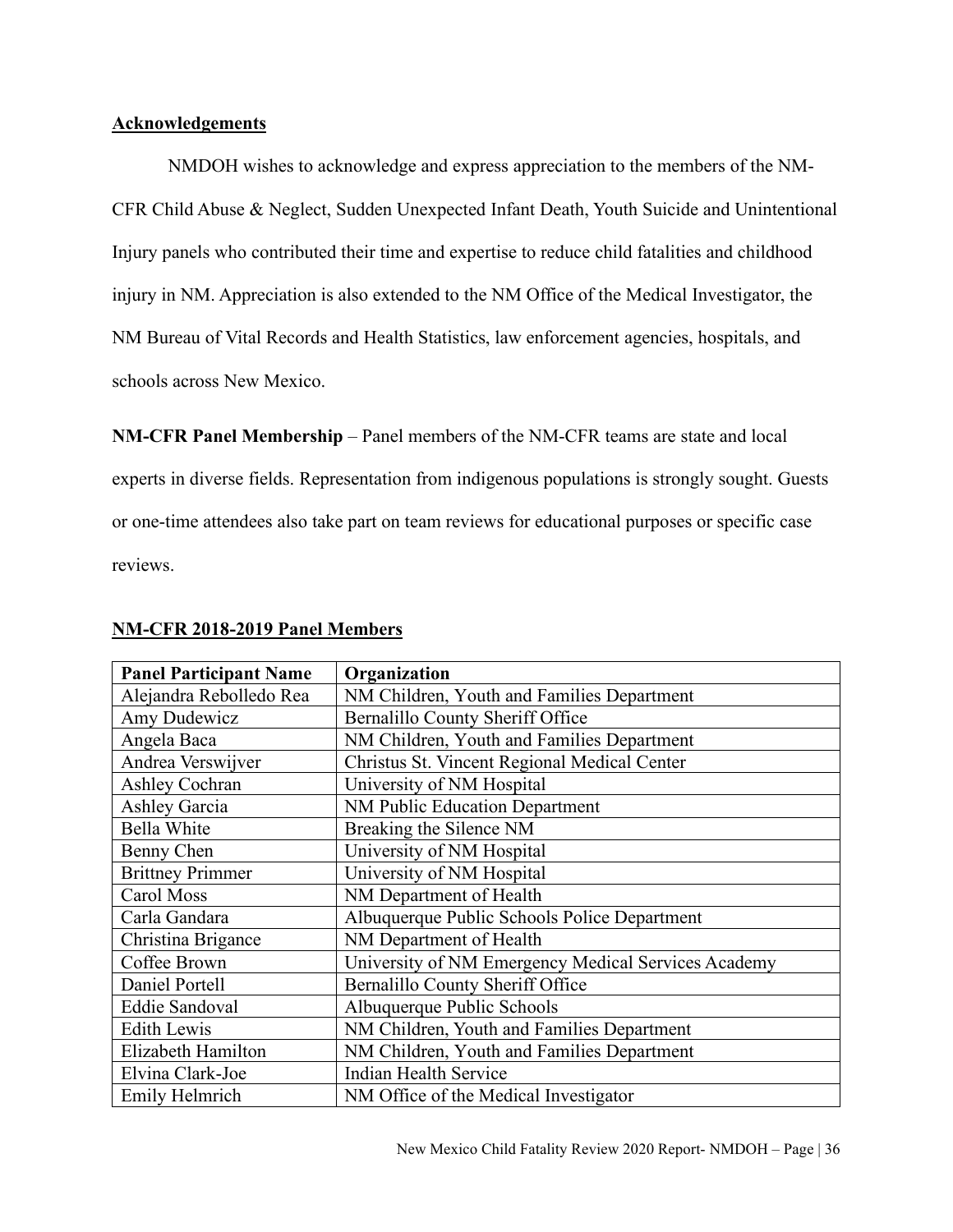| Erika Cole            | University of NM Hospital                               |  |  |
|-----------------------|---------------------------------------------------------|--|--|
| Garry Kelley          | NM Department of Health                                 |  |  |
| Heather Carrica       | NM Children, Youth and Families Department              |  |  |
| Heather Frankland     | NM Department of Health                                 |  |  |
| Heather Jarrell       | NM Office of the Medical Investigator                   |  |  |
| Jacalyn Dougherty     | NM Department of Health                                 |  |  |
| Jason Wallace         | NM Office of the Attorney General                       |  |  |
| Jeanne Masterson      | NM Children, Youth and Families Department              |  |  |
| Jeff Wright           | Federal Bureau of Investigations                        |  |  |
| Jefferson Joe         | Navajo Nation/Shiprock Tribal Police                    |  |  |
| Jennifer Garcia       | University of NM Hospital                               |  |  |
| Jennifer Hart         | Albuquerque Public Schools                              |  |  |
| Jennifer Pak          | <b>Indian Health Service</b>                            |  |  |
| Jerry Lee             | <b>Indian Health Service</b>                            |  |  |
| Jessica Reno          | University of NM Health Sciences Center                 |  |  |
| John McPhee           | NM Department of Health                                 |  |  |
| Joshua Lopez          | University of NM/Albuquerque Ambulance Service          |  |  |
| Kathleen Maese        | NM Department of Health                                 |  |  |
| Karen Campbell        | University of NM Hospital Child Abuse Response Team and |  |  |
|                       | NM Children, Youth and Families Department              |  |  |
| Katrina Montano White | NM Children, Youth and Families Department              |  |  |
| Kelsey Fath           | University of NM Hospital                               |  |  |
| Kimberly Brown        | NM Children, Youth and Families Department              |  |  |
| Kim Faulkner          | NM Department of Health                                 |  |  |
| <b>Kylie Diver</b>    | NM Children, Youth and Families Department              |  |  |
| Laura Geiger          | University of NM Hospital                               |  |  |
| Lan Anh Van-Dinh      | University of NM Hospital                               |  |  |
| Lee Hood              | District Attorney's Office                              |  |  |
| Leslie Kelly          | NM Public Education Department                          |  |  |
| Leslie Strickler      | University of NM Children's Hospital                    |  |  |
| Lhadze Bosiljevac     | University of NM                                        |  |  |
| Lidia Bachechi        | NM Children, Youth and Families Department              |  |  |
| Linsday Eakes         | University of NM Emergency Medical Services Academy     |  |  |
| Lisa Hecker           | NM Public Education Department                          |  |  |
| Lisa Trabaudo         | District Attorney's Office, NM Second Judicial District |  |  |
| Liz Bearzi            | NM Children, Youth and Families Department              |  |  |
| Liz Ramirez           | NM Children, Youth and Families Department              |  |  |
| Liza Suzanne          | NM Department of Health                                 |  |  |
| Lori Proe             | NM Office of the Medical Investigator                   |  |  |
| Lucretia R. Vigil     | NM Department of Health                                 |  |  |
| Mary Overpeck         | Private Consultant                                      |  |  |
| Melanie Granito       | NM Public Education Department                          |  |  |
| Natalie Lowe          | NM Department of Health                                 |  |  |
| Nicholas Marshall     | United States Attorney's Office - District of NM        |  |  |
| Nicholas Sharp        | NM Department of Health                                 |  |  |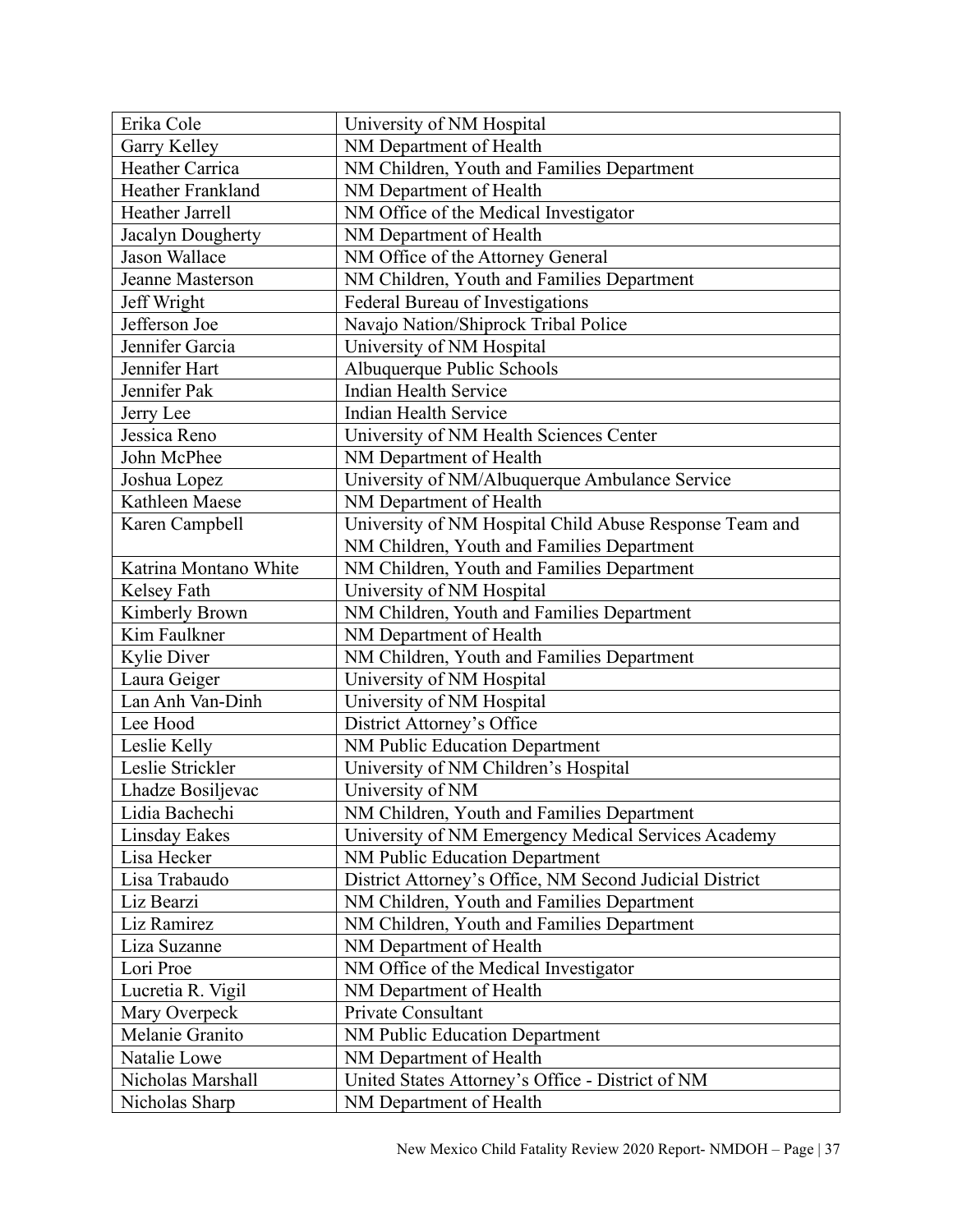| Nicole Urrea            | University of NM Hospital                               |  |  |
|-------------------------|---------------------------------------------------------|--|--|
| Niki Tapia-Brito        | United States Attorney's Office                         |  |  |
| Patrick Carr            | University of NM Hospital                               |  |  |
| Rachel Wexler           | NM Department of Health                                 |  |  |
| Rachel Ochoa            | Albuquerque Public Schools                              |  |  |
| Rachel Baeza            | Pojoaque Pueblo                                         |  |  |
| Rebekah Reyes           | District Attorney's Office, NM Second Judicial District |  |  |
| Rebecca Tarin           | NM Office of the Medical Investigator                   |  |  |
| Sarah Meadows           | NM Children, Youth and Families Department              |  |  |
| Sean Healy              | NM Department of Public Safety                          |  |  |
| <b>Scott Patterson</b>  | NM Administrative Office of the Courts                  |  |  |
| Shayna Klassen          | NM Department of Health                                 |  |  |
| <b>Shelly Bucher</b>    | Substitute Care Advisory Council                        |  |  |
| Shinenn Nair            | NM Children, Youth, and Families Department             |  |  |
| <b>Steven Diamond</b>   | Second Judicial District Attorney's Office              |  |  |
| <b>Susan Casias</b>     | Native American Suicide Prevention Council              |  |  |
| Theresa Yazzie          | <b>Indian Health Service</b>                            |  |  |
| <b>Travis Bowser</b>    | <b>Indian Health Service</b>                            |  |  |
| <b>Toby Rosenblatt</b>  | NM Department of Health                                 |  |  |
| Troy Gray               | Office of the Second Judicial District Attorney         |  |  |
| Victoria Lehrmann       | University of New Mexico                                |  |  |
| Victoria Waugh-Reed     | NM Department of Health                                 |  |  |
| Wendy Allison-Linebrink | NM Crisis and Access Line                               |  |  |
| Wendy Vu                | University of NM Hospital                               |  |  |
| Zachary Wesley          | Albuquerque Police Department                           |  |  |

## **Ways to Get Involved**

Although data only tell part of the story, they do show us how much work remains to be done. NM-CFR is always looking for committed individuals to participate in one or more of the review panels. Those with experience in the fields of mental health, family-focused social services, substance abuse, early childhood services, law enforcement, criminal justice, transportation safety, faith-based initiatives, and school-based health services are especially encouraged to inquire about taking part in NM-CFR. To get involved please contact Lucretia Vigil, Child Fatality Review Coordinator at *Lucretia.Vigil@state.nm.us* or by phone at (505) 827-5146.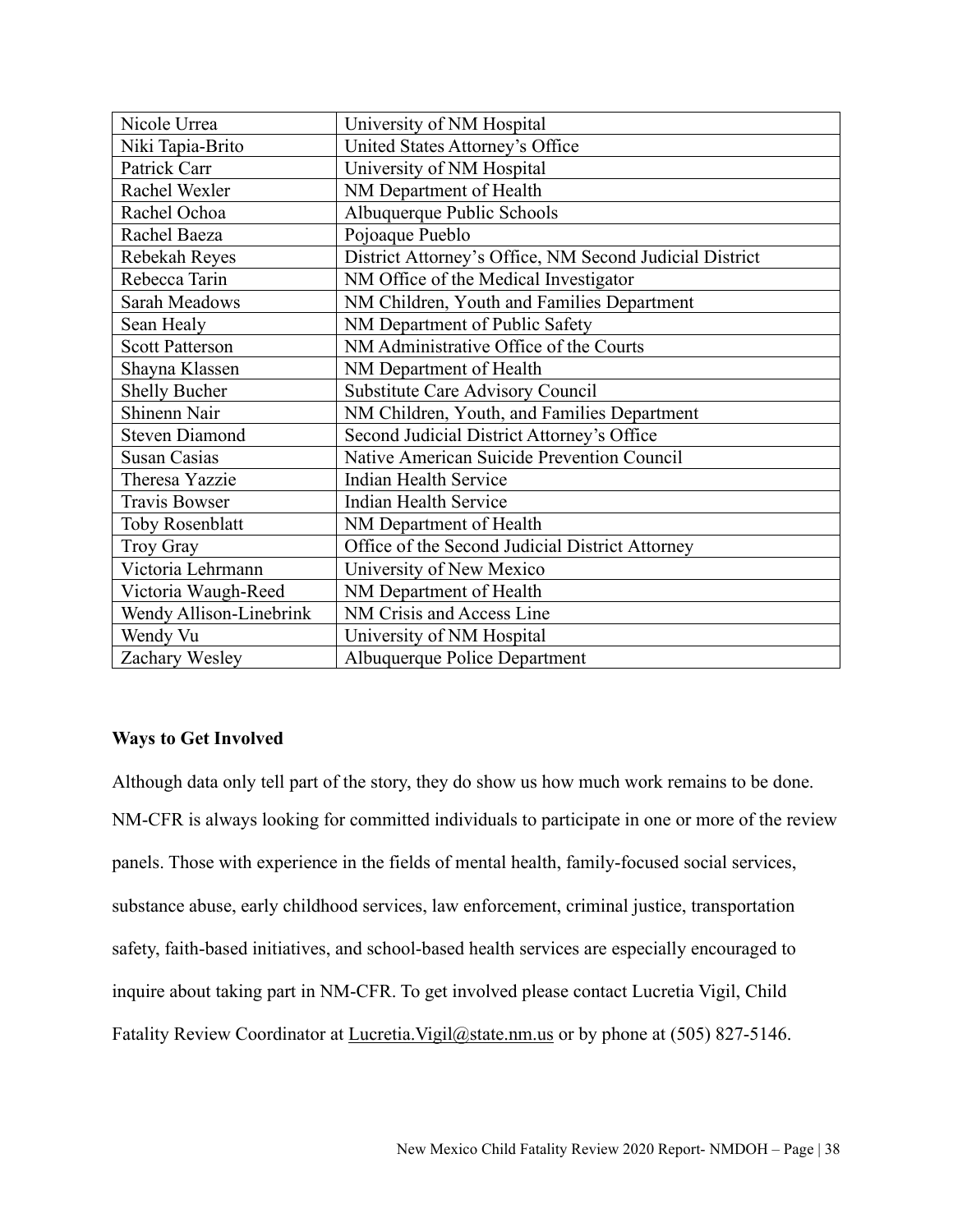#### **Appendix**

#### **State of New Mexico Child Death Review Legislation**

As outlined in 7 NMAC 4.5, which can be found at [https://www.ncfrp.org/wp](https://www.ncfrp.org/wp-content/uploads/State-Docs/NM_leg.pdf)[content/uploads/State-Docs/NM\\_leg.pdf,](https://www.ncfrp.org/wp-content/uploads/State-Docs/NM_leg.pdf) the New Mexico Department of Health has the regulatory authority to operate a child fatality review program. The Department of Health Act, Section 9-7-6. E. NMSA 1978 and the Public Health Act, Section 24-1-3.F. NMSA 1978 specifically, states "The department has authority to: investigate, control and abate the causes of disease, especially epidemics, sources of mortality and other conditions of public health; and Section 24-1-3. F. NMSA 1978, which states: "The department has authority to: establish programs and adopt regulations to prevent infant mortality, birth defects and morbidity". 7.4.5.2 thru 7.4.5.15 in Title 7 outline this statutory authority as well as the program administration, oversight, membership, case identification, data collection, confidentiality and security of records, proceedings, and findings.

#### **Office of the Medical Investigator Annual Report 2020 - Excerpt**

#### **"Deaths of Children in New Mexico – Summary**

The 10-year summaries presented in this report for childhood deaths all include ages 19 and younger. The 361 deaths of people aged 19 and younger represented 3.8% of all deaths investigated by the OMI in 2020. Male decedents comprised 72.0% of the total deaths in children. The most common manner of death among children was natural, contributing 25.2% of the total. There were 38 suicides among children in 2020. Suicide deaths were more common among young males (79.0%) than females (21.0%), and gunshot wounds and hanging were the most common method of suicide in children. The total number of childhood homicides decreased from 30 homicides in 2019 to 24 in 2020. Homicide deaths among children tended to be male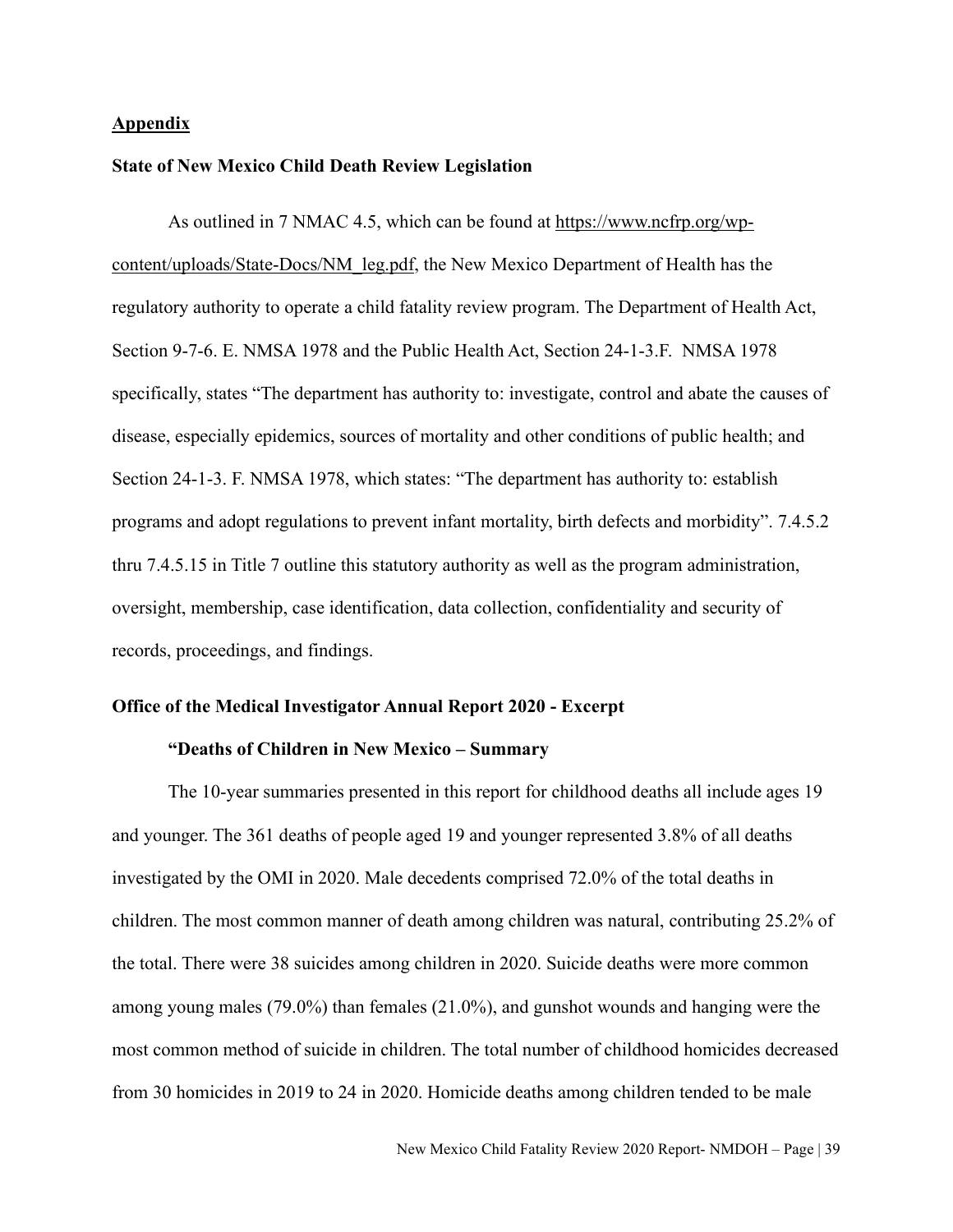(87.5%), White Hispanic (66.7%) and killed by a firearm (79.2%). Most childhood homicide victims (75.0%) were between the ages of 15 and 19. Firearms played a role in 21 suicides (55.3%) and 21 homicides (79.2% of child homicides). Homicide rates decreased by 20.0% from 2019 to 2020 with the largest homicide population impacting the age group 15–19 years." The full report from the New Mexico Office of the Medical Investigator, Annual Report 2020, can be found at this link [2020-annualreport-.pdf \(unm.edu\).](https://hsc.unm.edu/omi/2020-annualreport-.pdf)

## **New Mexico Rule for Small Numbers and Public Data Release**

Specified population/

| Event set* |            | Numerator | Action                                                                |
|------------|------------|-----------|-----------------------------------------------------------------------|
| $\leq 20$  | <b>AND</b> | $1 - 3$   | Suppress (and suppress other cells<br>allowing calculation of $1-3$ ) |
| $>=20$     |            | all       | Release                                                               |

\*Event set – the set of which the numerator is an immediate subset

- Percentages or rates that can be used to determine the value of suppressed cells must also be suppressed.
- These guidelines do not relieve the data user of the responsibility to be aware of the confidentiality issues regarding the data and to appropriately present data.
- Do not suppress the number of births or deaths at the state, district, or county levels presented by standard racial/ethnic groups, standard age groups, sex, prenatal care, birth weight categories, birth order, plurality, total anomalies, marital status, or NCHS standard 113 cause of death categories.

## Survey Data

If the number of persons surveyed in a given population or subpopulation is 50 or greater then

estimates based on this surveyed population or subpopulation will not be suppressed. It is

recommended that confidence intervals for the estimate be presented.

This rule can be found at

https://ibis.health.state.nm.us/view/docs/Standards/NMSmallNumbersRule2006.pdf